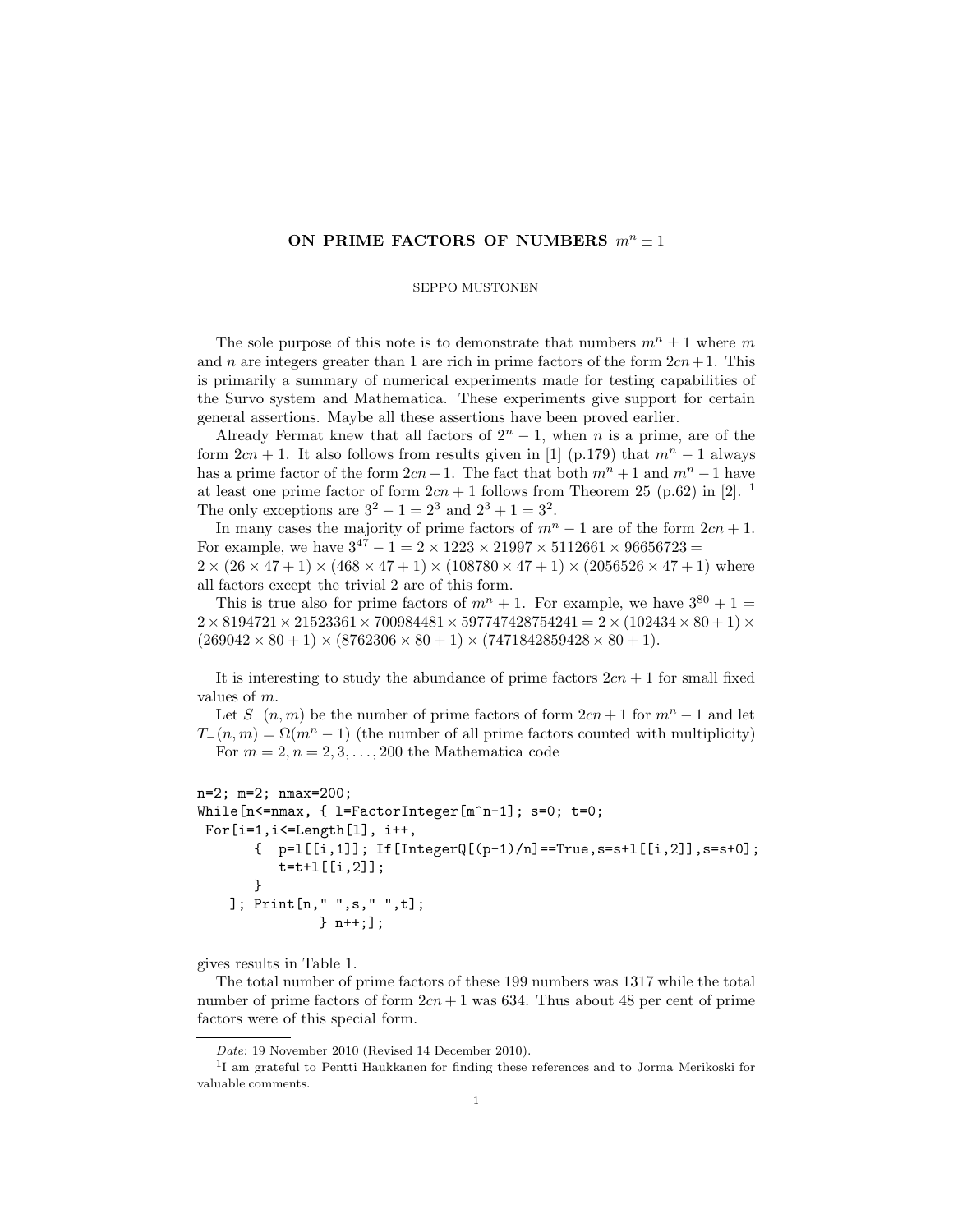The corresponding results for  $m = 3$  are in Table 2 where the proportion of prime factors  $2cn + 1$  is about 40 per cent, and results for  $m = 5$  are in Table 3 where the proportion of prime factors  $2cn + 1$  is about 39 per cent.

Let  $S_+(n,m)$  be the number of prime factors of form  $2cn+1$  for  $m^n+1$  and let  $T_{+}(n,m) = \Omega(m^{n} + 1).$ 

For  $m = 2, n = 2, 3, \ldots, 250$  the Mathematica code

```
n=2; m=2; nmax=250;
While[n<=nmax, { l=FactorInteger[m^n+1]; s=0; t=0;
For[i=1,i<=Length[l], i++,
       \{ p=l[[i,1]]; If[IntegerQ[(p-1)/n]==True,s=s+l[[i,2]],s=s+0];
          t=t+1[[i,2]];
       }
    ]; Print[n," ",s," ",t];
               } n++;];
```
gives results in Table 6.

The overall proportion of prime factors of form  $cn + 1$  in this table is about 54 per cent.

The corresponding results for  $m = 3$  are in Table 7 where the proportion of prime factors  $cn + 1$  is about 51 per cent. The results for  $m = 5$  are in Table 8 giving a percentage 46.

According to the numerical results following assertions are plausible:

1.  $S_{-}(2, n) = T_{-}(2, n)$  if n is a prime number and  $S_{-}(2, n) < T_{-}(2, n)$  otherwise.<sup>2</sup>

2.  $S_+(2, n) = T_+(2, n)$  if n is a power of 2 and  $S_+(2, n) < T_+(2, n)$  otherwise.

3. For  $m > 2$ ,  $S_-(m, n) < T_-(m, n)$  and  $S_+(m, n) < T_+(m, n)$ .

4.  $S_-(3, n) = T_-(3, n)-1$  if  $n > 2$  is a prime number and  $S_-(3, n) < T_-(3, n)-1$ otherwise.

5. <sup>3</sup> If  $n > 2$  is a prime number and  $mod(m, n) \neq 1$ , all prime factors of  $(m^{n} - 1)/(m - 1)$  are of the form  $2cn + 1$ .

If  $mod(m, n) = 1$ , one of prime factors is n and all others are of the form  $2cn + 1$ .

6. If  $n = 2p$  where p is a prime,  $M = (m^{2p}-1)/(m^2-1)$  is an integer. All prime factors of M are of the form  $cn + 1$  except in cases  $mod(m, p) = \pm 1$  where also p is a factor.

<sup>2</sup>This was presented already by Fermat.

<sup>3</sup>This obviously follows from a note on page 177 in [1]. The same remark applies evidently to Assertion 7. These facts were pointed out by Kaisa Matomäki.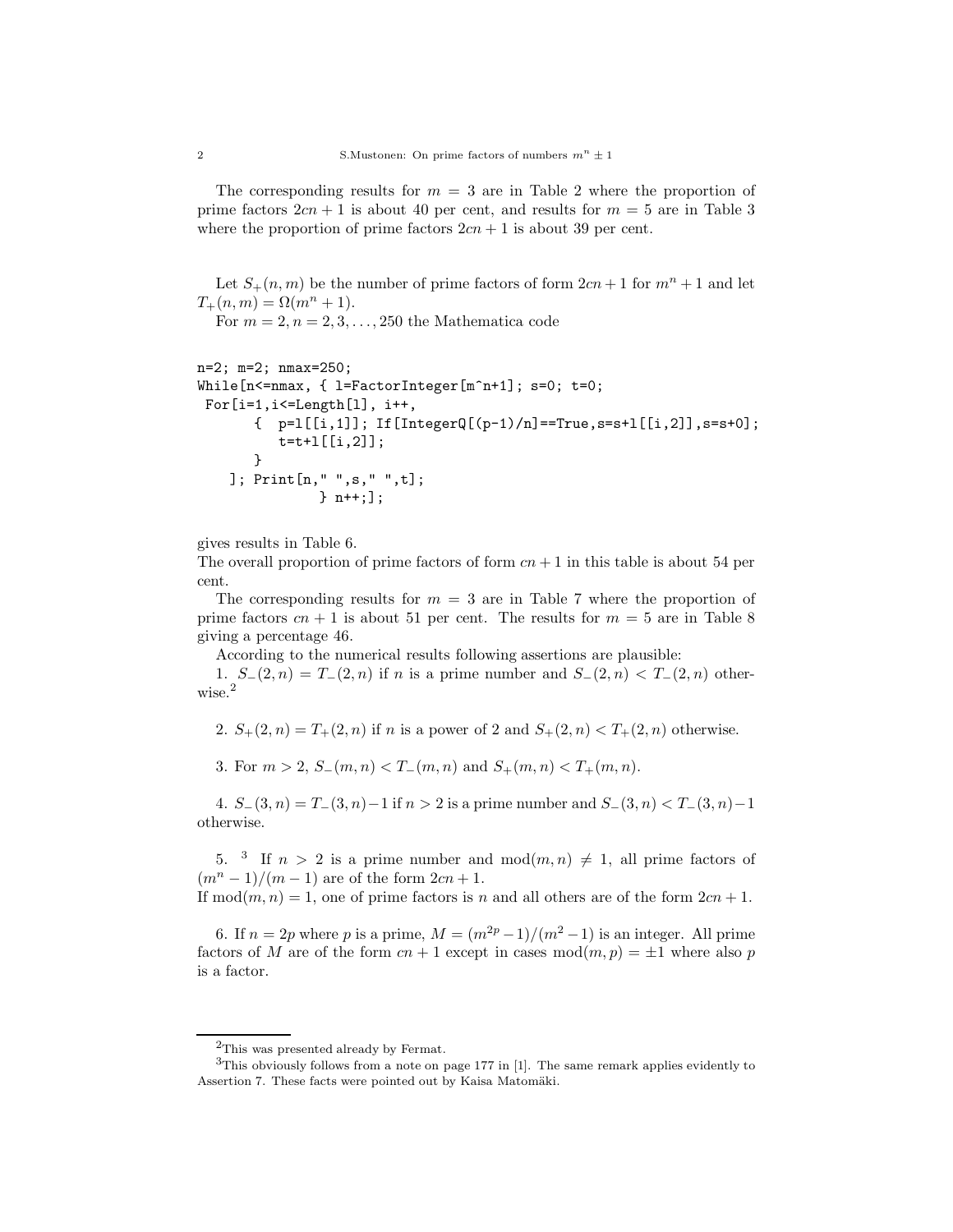7. If  $n > 2$  is a prime number and  $mod(m, n) \neq -1$ , all prime factors of  $(m^{n} + 1)/(m + 1)$  are of the form  $2cn + 1$ .

If mod $(m, n) = -1$ , one of prime factors is n and all others are of the form  $2cn + 1$ . I have tested assertion 5 by the following Mathematica code:

```
k1=2k2=1229
mmax=10^65For[k=k1, k<=k2,
k++, { n=Prime[k];
For [m=3, m <= mmax, m + +,
{ If[m^n>10^50,Break[]];
l=FactorInteger[(m^n-1)/(m-1)];
If[Mod[m,n]!=1,
  { For[i=1, i<=Length[l],
    i++, If[IntegerQ[(l[[i,1]]-1)/n]==False,
           {Print["******EXCEPTION1 ", m, " ", n]; Break[];}
           ]]},
  { If [1[1,1]] != n,
           Print["******EXCEPTION2 ", m, " ", n]];
    For[i=2, i<=Length[l],
    i++, If [InterQ[(1[[i,1]]-1)/n] == False,
           {Print["******EXCEPTION3 ", m, " ", n]; Break[];}
           ]]}]}]}]
```
Since no exception was encountered, it has been shown that assertion 5 is valid for primes  $n < 10000$  (1230<sup>th</sup> prime is 10007) and  $m^{n} < 10^{50}$ .

In a similar way it has been shown that also assertions 6 and 7 are valid in the same range as assertion 5.

Some of the original numerical calculations made by editorial computing of Survo are shown as a GIF animation

http://www.survo.fi/demos/index.html#ex67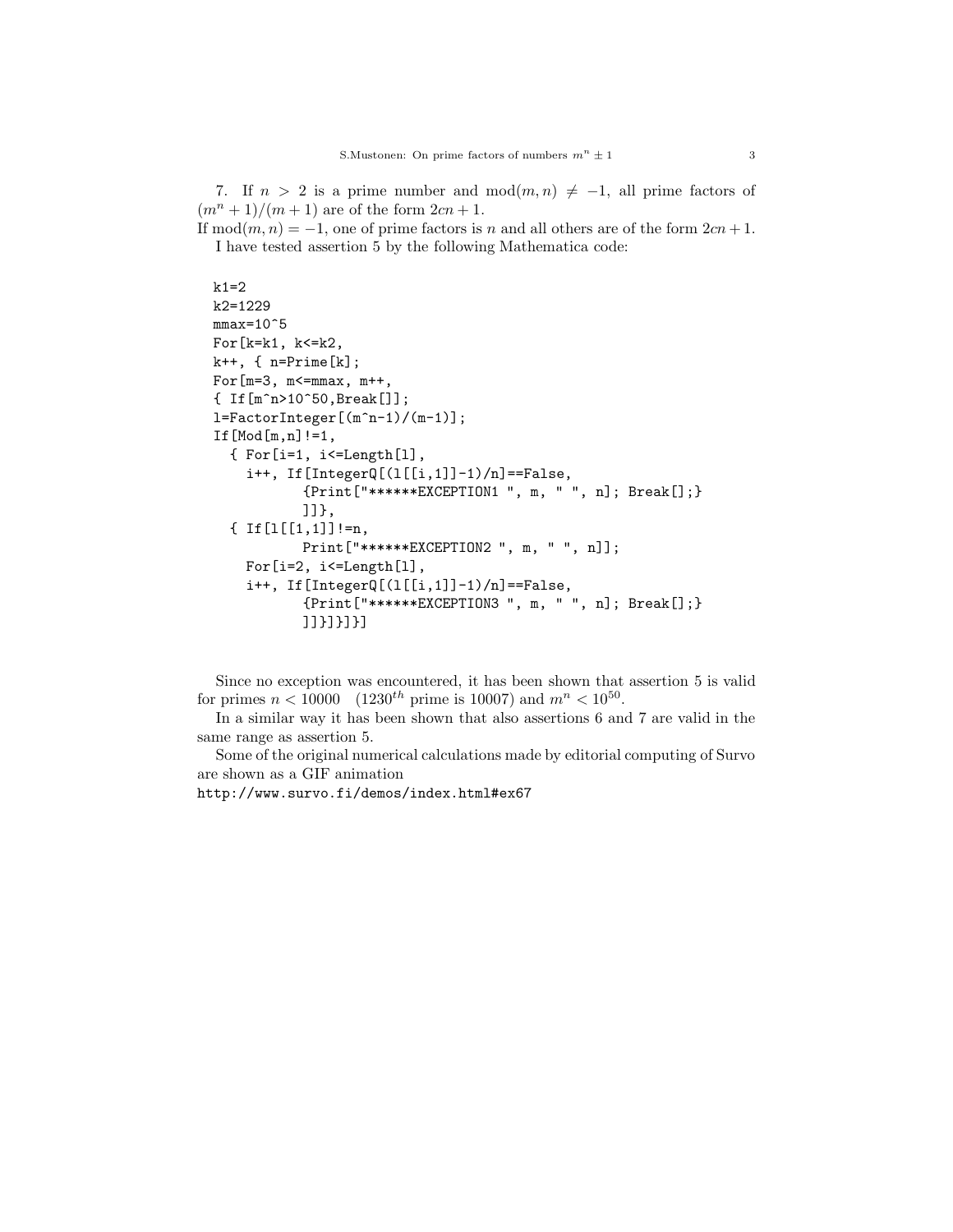## Appendix 1: More assertions

Let  $p > 2$  be a prime. If a particular prime factor  $q = 2cp+1$  of  $(m<sup>p</sup> - 1)/(m-1)$ is studied for consecutive values  $2, 3, \ldots$  of m, let the first occurrence of q as a factor to be for  $m = m_1^-$ . Then the next  $p-2$  occurrences  $m = m_i^-$ ,  $i = 2, ..., p-1$ , appear within an interval of length q so that  $m_{p-1}^- < q$ . Thereafter the remaining occurrences of q as a factor are trivially of the form  $m = m_i^- + kq$ ,  $i =$  $1, \ldots, p-1, \quad k = 1, 2, \ldots$  There are no other m values for which q is a factor of  $(m^p - 1)/(m - 1)$ . The same is true for  $q = 2cp + 1$  as a prime factor of  $(m^p + 1)/(m + 1)$  but with different m values.

More specifically we have the assertions:

8. Any prime  $q = 2cp + 1$  is a factor of  $(m^p - 1)/(m - 1)$  iff  $m \equiv m_i^- \pmod{q}$ where  $m_i^-, i = 1, 2, ..., p-1$ , are integers depending on p and q and  $1 < m_1^ m_2^-$  < · · · <  $m_{p-1}^-$  < q.

Furthermore  $m_1^- + m_2^- + \cdots + m_{p-1}^- \equiv -1 \pmod{q}$ .

Thus a set of  $p-1$  distinct integers specify all values of m for which q is a factor of  $(m^p-1)/(m-1)$ .

For example, for  $p = 5, q = 2p + 1 = 11$  is a prime factor of  $(m^5 - 1)/(m - 1)$  iff  $m \equiv 3, 4, 5$ , or 9 (mod 11), and we have  $3 + 4 + 5 + 9 + 1 = 22 = 2 \cdot 11$ .

Similarly, for  $p = 11, q = 6p + 1 = 67$  is a factor of  $\frac{m^{11} - 1}{m - 1}$  iff  $m \equiv$ 9, 14, 15, 22, 24, 25, 40, 59, 62, or 64 (mod 67)  $(11 - 1 = 10$  alternatives), and we have  $9 + 14 + 15 + 22 + 24 + 25 + 40 + 59 + 62 + 64 + 1 = 335 = 5.67$ .

9. Any prime  $q = 2cp + 1$  is a factor of  $\left(\frac{m^p + 1}{m + 1}\right)$  iff  $m \equiv m_i^+ \pmod{q}$ where  $m_i^+$ ,  $i = 1, 2, ..., p - 1$ , are integers depending on p and q and  $1 < m_1^+$  $m_2^+ < \cdots < m_{p-1}^+ < q.$ 

Furthermore  $m_1^+ + m_2^+ + \cdots + m_{p-1}^+ \equiv 1 \pmod{q}$ .

For example, for  $p = 5, q = 2p + 1 = 11$  is a prime factor of  $\frac{m^5 + 1}{m + 1}$  iff  $m \equiv 2, 6, 7,$  or 8 (mod 11), and  $2 + 6 + 7 + 8 - 1 = 22 = 2 \cdot 11$ .

Similarly, for  $p = 11, q = 6p + 1 = 67$  is a factor of  $(m^{11} + 1)/(m + 1)$  iff  $m \equiv$ 3, 5, 8, 27, 42, 43, 45, 52, 53, or 58 (mod 67)  $(11 - 1 = 10$  alternatives), and we have  $3 + 5 + 8 + 27 + 42 + 43 + 45 + 52 + 53 + 58 - 1 = 335 = 5 \cdot 67.$ 

10. The assertions 8 and 9 apply also to any power  $q^k$  with  $m^-$  and  $m^+$  values depending on p, q, and k. The number of these values is still  $p-1$ . The congruences are modulo  $q^k$ .

As an illustration, factorizations of  $(m^5 - 1)/(m - 1)$  for  $m = 2, 3, ..., 202$  are given in tables 11 – 13. The cases where  $\frac{m^5-1}{m-1}$  is divisible by 11, 11<sup>2</sup>, 31, 41 are indicated in the rightmost columns.

Date 30 December 2010 (Revised 15 January 2011)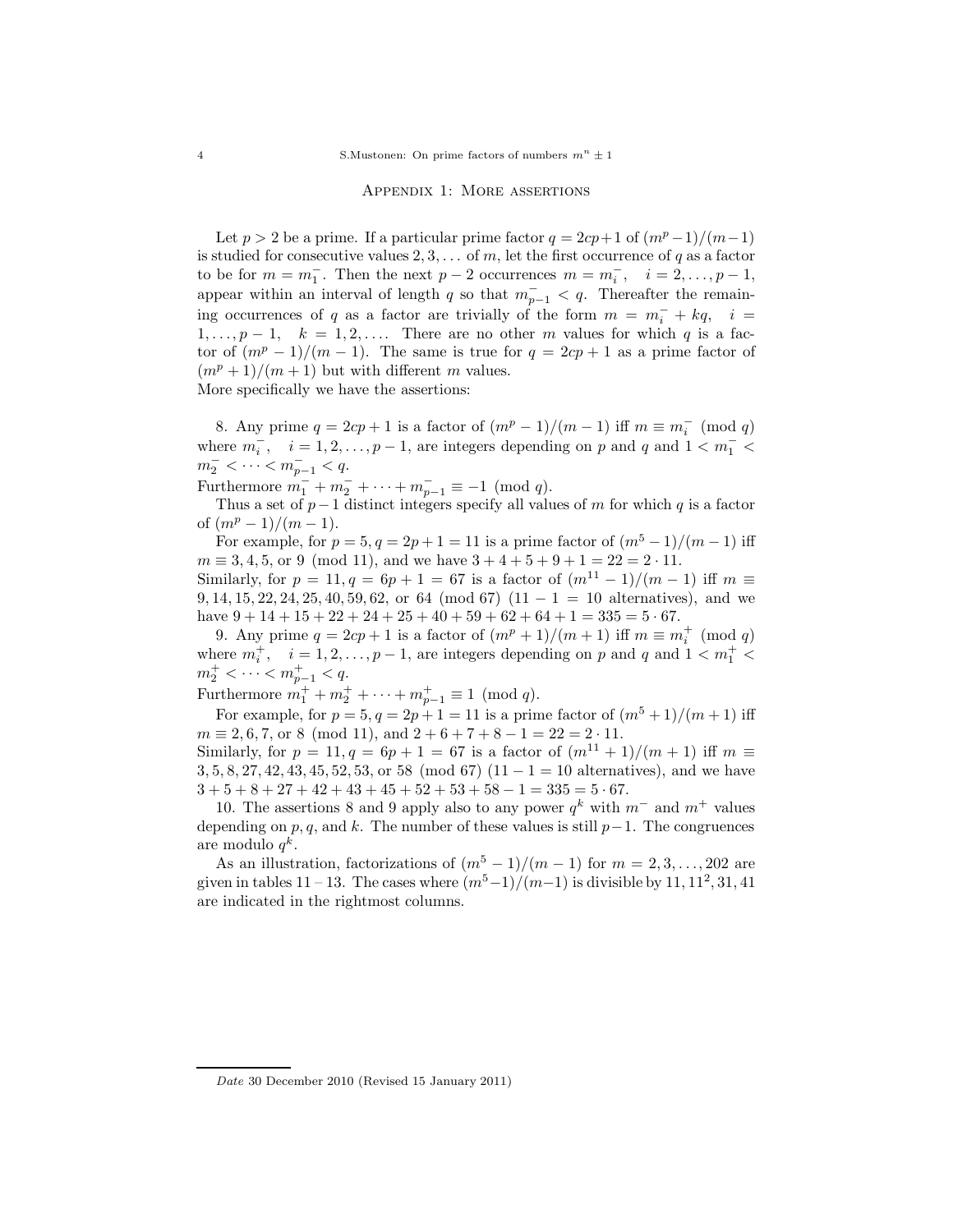I have studied the validity of assertion 8 by the Mathematica code

```
For[p=3,p<400,p++, If[PrimeQ[p] == True, For [c=2,c<200,c++], If[PrimeQ[c*p+1] == True, { q=c*p+1 };
Print[p," ",q];
For [m=3, m&lt;2*q, m++, If [IntegerQ[(m<sup>o</sup>-1)/((m-1)*q)] == True, Break[]]];Print[m];
d[1]=m; i=1; s=m;
For [m=d[1]+1, m < d[1]+q, m++, If [IntegerQ[(m^p-1)/((m-1)*q)] == True, { i++; d[i]=m; s=s+m; } ]];If[i+1!=p,Print["Exception 1: p=",p," q=",q]];
If[IntegerQ[(s+1)/q]==False,Print["Exception 2: p=",p," q=",q]];
i=1;
For [m=d[1]+q, m&lt;11*q, m++, If [IntegerQ[(m<sup>o</sup>p-1)/( (m-1)*q)]=-True,If [IntergerQ[(m-d[i])/q]=True, {i++; If[i > p-1, i=1]; }, Print['Exception 3: p=", p, " q=", q]]]];
}]]]]
```
and assertion 9 by a corresponding procedure.

If the  $p-1$  first m values for which a prime  $q = 2cp + 1$  is a factor of  $(m^p 1/(m-1)$  are known, the corresponding m values for  $\frac{m^p+1}{m+1}$  are obtained directly by the formula

$$
m_i^+ = q - m_{p-i}^-, \quad i = 1, 2, \dots, p-1.
$$

*Proof.* If  $p > 2$  and q are primes and q divides  $m^p - 1$  ( $m < q$ ), then q also divides  $(q-m)^p + 1 = Cq - m^p + 1$ . Since  $(q, m-1) = 1$  and  $(q, q-m+1) = 1$ , then q also divides both  $(m^p - 1)/(m - 1)$  and  $((q - m)^p + 1)/(q - m + 1)$ .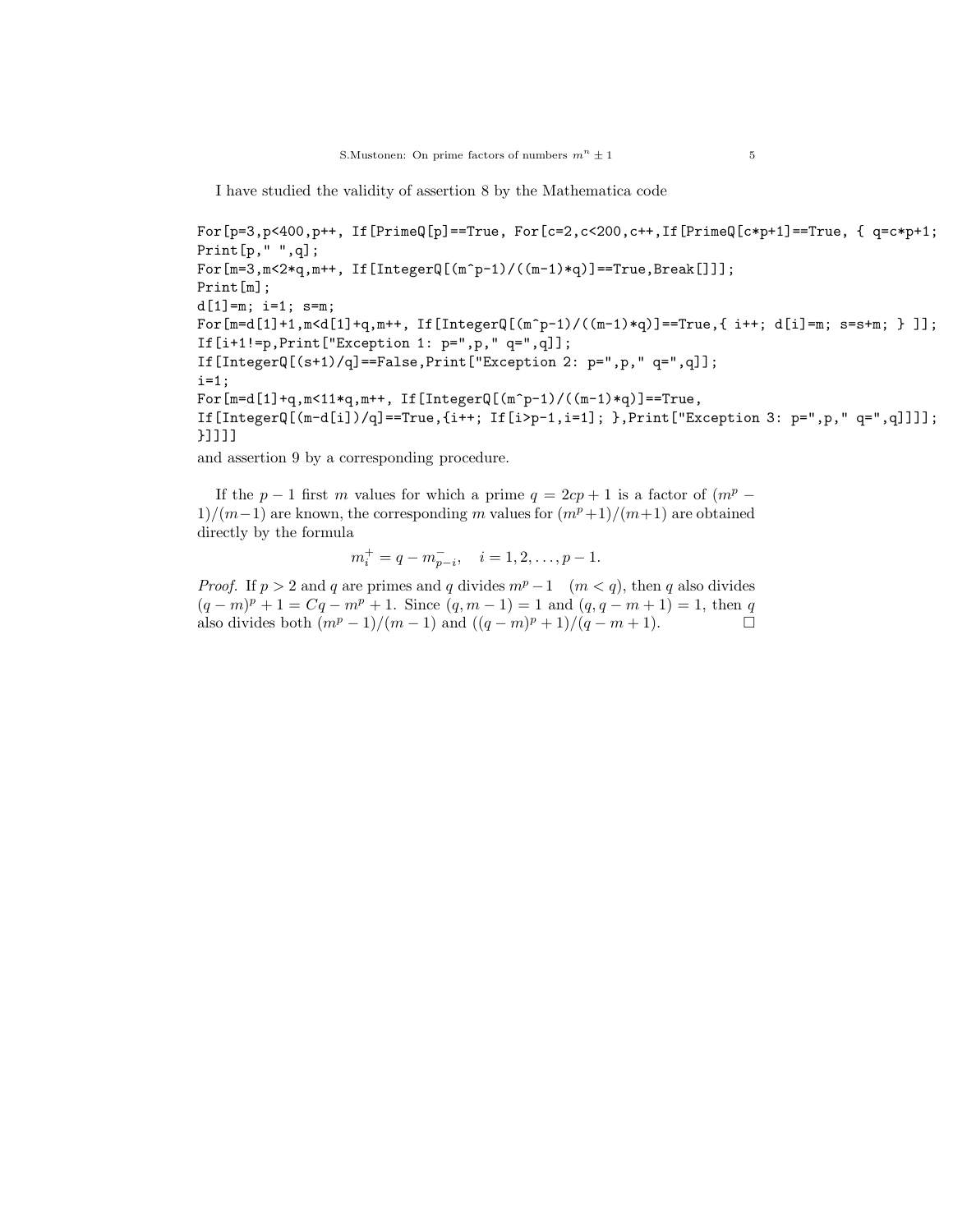The current version of this paper can be downloaded from http://www.survo.fi/papers/PrimeFactors2010.pdf

## **REFERENCES**

[1] G. D. Birkhoff and H. S. Vandiver, On the integral divisors of  $a^n - b^n$ . Ann. Math. (2) 5 (1904), 173–180.

http://www.jstor.org/stable/2007263

[2] R. D. Carmichael, On the numerical factors of the arithmetic forms  $\alpha^n \pm \beta^n$ . Ann. Math. (2) 15 (1913-14), 30–48.

Department of Mathematics and Statistics, University of Helsinki E-mail address: seppo.mustonen@helsinki.fi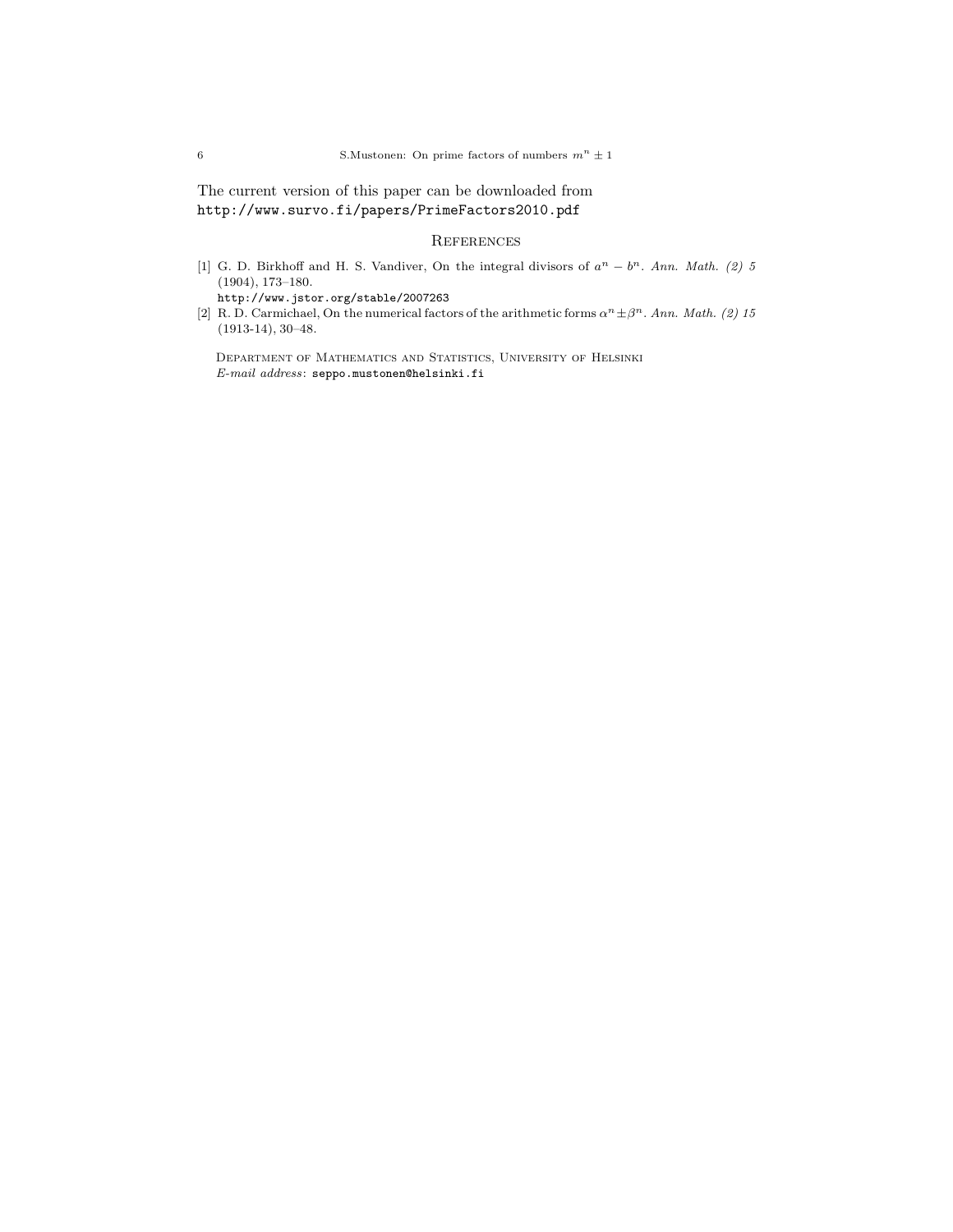| $\boldsymbol{n}$ | $\boldsymbol{S}$ | $\boldsymbol{T}$        | $\boldsymbol{n}$ | $\boldsymbol{S}$                          | $\overline{T}$          | $\it n$    | $\boldsymbol{S}$    | $\boldsymbol{T}$    | $\boldsymbol{n}$ | $\boldsymbol{S}$ | $\boldsymbol{T}$ |
|------------------|------------------|-------------------------|------------------|-------------------------------------------|-------------------------|------------|---------------------|---------------------|------------------|------------------|------------------|
|                  |                  |                         | $^{51}$          | 4                                         | $\overline{5}$          | 101        | $\overline{2}$      | $\overline{2}$      | 151              | $\overline{5}$   | 5                |
| $\overline{2}$   | $\mathbf{1}$     | 1                       | $52\,$           | 3                                         | $\overline{\mathbf{7}}$ | 102        | $\overline{7}$      | 11                  | 152              | $\overline{5}$   | 11               |
| 3                | $\mathbf{1}$     | $\,1$                   | 53               | 3                                         | 3                       | 103        | $\overline{2}$      | $\overline{2}$      | 153              | 3                | 8                |
| $\overline{4}$   | $\mathbf{1}$     | $\overline{2}$          | 54               | $\overline{2}$                            | 9                       | 104        | $\overline{2}$      | 10                  | 154              | $\overline{4}$   | 10               |
| $\overline{5}$   | $\mathbf{1}$     | $\,1$                   | 55               | 3                                         | 6                       | 105        | 3                   | 11                  | 155              | 5                | 8                |
| 6                | 1                | 3                       | 56               | $\overline{2}$                            | 8                       | 106        | $\overline{5}$      | $\,$ 6 $\,$         | 156              | 6                | 18               |
| 7                | $\mathbf{1}$     | 1                       | 57               | 3                                         | $\overline{4}$          | 107        | $\mathbf 1$         | $\mathbf 1$         | 157              | $\overline{4}$   | $\overline{4}$   |
| 8                | $\mathbf{1}$     | 3                       | 58               | $\overline{5}$                            | 6                       | 108        | $\overline{4}$      | 15                  | 158              | $\overline{4}$   | $\overline{5}$   |
| $\overline{9}$   | $\mathbf{1}$     | $\overline{2}$          | 59               | $\overline{2}$                            | $\overline{2}$          | 109        | $\overline{2}$      | $\overline{2}$      | 159              | 5                | 8                |
| 10               | $\overline{2}$   | 3                       | 60               | $\overline{2}$                            | 13                      | 110        | $\overline{5}$      | 12                  | 160              | 3                | 13               |
| 11               | $\overline{2}$   | $\overline{2}$          | 61               | $\mathbf 1$                               | $\mathbf 1$             | 111        | $\overline{5}$      | $\,$ 6 $\,$         | 161              | $\overline{4}$   | 7                |
| 12               | 1                | $\overline{5}$          | 62               | $\overline{2}$                            | 3                       | 112        | $\overline{4}$      | 11                  | 162              | 6                | 16               |
| 13               | $\mathbf{1}$     | $\,1$                   | 63               | 3                                         | $\scriptstyle{7}$       | 113        | $\overline{5}$      | $\bf 5$             | 163              | 5                | $\overline{5}$   |
| 14               | $\overline{2}$   | 3                       | 64               | $\overline{\mathbf{4}}$                   | $\scriptstyle{7}$       | 114        | 6                   | 9                   | 164              | 6                | 10               |
| 15               | $\overline{2}$   | 3                       | 65               | $\overline{2}$                            | $\,3$                   | 115        | $\overline{4}$      | 6                   | 165              | $\overline{2}$   | 10               |
| 16               | $\overline{2}$   | $\overline{4}$          | 66               | 3                                         | 9                       | 116        | $\overline{5}$      | 9                   | 166              | $\overline{7}$   | 8                |
| 17               | $\mathbf{1}$     | 1                       | 67               | $\overline{2}$                            | $\overline{2}$          | 117        | $\overline{5}$      | 9                   | 167              | $\overline{c}$   | $\overline{2}$   |
| 18               | $\overline{2}$   | 6                       | 68               | 3                                         | 7                       | 118        | 5                   | 6                   | 168              | $\mathbf 5$      | 19               |
| 19               | $\mathbf{1}$     | $\,1$                   | 69               | $\mathbf 1$                               | $\overline{4}$          | 119        | $\overline{4}$      | 6                   | 169              | 3                | $\overline{4}$   |
| 20               | $\mathbf{1}$     | 6                       | 70               | $\overline{\mathbf{4}}$                   | 9                       | 120        | $\overline{4}$      | 17                  | 170              | $\overline{4}$   | 7                |
| 21               | $\overline{2}$   | $\overline{4}$          | 71               | 3                                         | 3                       | 121        | $\overline{2}$      | $\overline{4}$      | 171              | 3                | $\overline{7}$   |
| 22               | 3                | $\overline{4}$          | 72               | 3                                         | 14                      | 122        | $\overline{2}$      | 3                   | 172              | $\overline{4}$   | 10               |
| 23               | $\overline{2}$   | $\overline{2}$          | 73               | 3                                         | 3                       | 123        | $\overline{2}$      | $\bf 5$             | 173              | 4                | $\overline{4}$   |
| 24               | $\mathbf{1}$     | $\overline{7}$          | 74               | $\overline{\mathbf{4}}$                   | $\bf 5$                 | 124        | $\overline{4}$      | 8                   | 174              | 5                | 11               |
| 25               | $\overline{2}$   | 3                       | 75               | $\overline{5}$                            | $\overline{7}$          | 125        | $\overline{2}$      | $\bf 5$             | 175              | 3                | $\boldsymbol{9}$ |
| 26               | $\overline{2}$   | 3                       | 76               | 3                                         | 7                       | 126        | $\overline{5}$      | 14                  | 176              | 6                | 14               |
| 27               | $\mathbf{1}$     | 3                       | $77\,$           | $\mathbf 1$                               | $\overline{4}$          | 127        | $\mathbf 1$         | $\,1$               | 177              | 3                | $\,$ 6 $\,$      |
| 28               | $\overline{2}$   | 6                       | 78               | $\overline{5}$                            | 8                       | 128        | 6                   | 9                   | 178              | $\overline{4}$   | $\overline{5}$   |
| 29               | 3                | 3                       | 79               | 3                                         | 3                       | 129        | $\overline{c}$      | $\bf 5$             | 179              | 3                | 3                |
|                  | 3                | $\overline{7}$          |                  |                                           |                         | 130        |                     |                     |                  |                  |                  |
| 30               | $\mathbf{1}$     |                         | 80               | $\overline{2}$<br>3                       | 10                      |            | 6<br>$\overline{2}$ | 9<br>$\overline{2}$ | 180              | $\overline{4}$   | 24               |
| 31               | $\overline{2}$   | $\,1$<br>$\overline{5}$ | 81               |                                           | 6<br>$\bf 5$            | 131<br>132 | $\overline{5}$      |                     | 181              | $\overline{4}$   | $\overline{4}$   |
| 32               |                  |                         | 82               | $\overline{\mathbf{4}}$<br>$\overline{2}$ | $\overline{2}$          |            | $\overline{2}$      | 15<br>3             | 182              | 8                | 11               |
| 33               | $\mathbf{1}$     | $\overline{4}$          | 83               |                                           |                         | 133        |                     |                     | 183              | 4                | $\overline{5}$   |
| 34               | $\overline{2}$   | 3                       | 84               | 3                                         | 14                      | 134        | $\overline{4}$      | $\bf 5$             | 184              | 3                | 11               |
| 35               | $\overline{2}$   | $\overline{4}$          | 85               | $\overline{2}$                            | 3                       | 135        | 3                   | 10                  | 185              | $\overline{2}$   | $\overline{5}$   |
| 36               | 3                | 10                      | 86               | $\overline{4}$                            | $\bf 5$                 | 136        | $\overline{4}$      | $11\,$              | 186              | 5                | 8                |
| 37               | $\overline{2}$   | $\overline{2}$          | 87               | 3                                         | $\,$ 6 $\,$             | 137        | $\overline{2}$      | $\sqrt{2}$          | 187              | $\overline{c}$   | $\overline{5}$   |
| 38               | $\overline{2}$   | 3                       | 88               | $\overline{\mathbf{4}}$                   | 10                      | 138        | 3                   | 9                   | 188              | 6                | 10               |
| 39               | 3                | $\overline{4}$          | 89               | $\mathbf{1}$                              | $\mathbf 1$             | 139        | $\overline{2}$      | $\boldsymbol{2}$    | 189              | $\overline{2}$   | 10               |
| 40               | $\overline{2}$   | 8                       | 90               | 3                                         | 13                      | 140        | 4                   | 16                  | 190              | 5                | 10               |
| 41               | $\boldsymbol{2}$ | $\overline{2}$          | 91               | $\,4\,$                                   | $\overline{5}$          | 141        | 3                   | 6                   | 191              | $\overline{5}$   | 5                |
| 42               | $\overline{4}$   | 8                       | 92               | $\overline{5}$                            | 9                       | 142        | $\overline{5}$      | $\sqrt{6}$          | 192              | $\overline{4}$   | 16               |
| 43               | 3                | 3                       | 93               | $\overline{2}$                            | 3                       | 143        | 3                   | $\sqrt{6}$          | 193              | 3                | 3                |
| 44               | 3                | $\overline{7}$          | 94               | $\overline{5}$                            | 6                       | 144        | $\overline{4}$      | $19\,$              | 194              | $\boldsymbol{6}$ | 7                |
| 45               | $\overline{2}$   | $\,$ 6 $\,$             | $\rm 95$         | 3                                         | $\bf 5$                 | 145        | $\mathbf{1}$        | $\bf 5$             | 195              | 3                | 8                |
| 46               | 3                | $\overline{\mathbf{4}}$ | 96               | $\,4\,$                                   | 13                      | 146        | $\overline{5}$      | $\boldsymbol{6}$    | 196              | 5                | 11               |
| 47               | 3                | 3                       | 97               | $\boldsymbol{2}$                          | $\boldsymbol{2}$        | 147        | $\overline{c}$      | $\scriptstyle{7}$   | 197              | $\overline{c}$   | $\boldsymbol{2}$ |
| 48               | 3                | 10                      | 98               | $\overline{2}$                            | $\bf 5$                 | 148        | $\;6\;$             | 10                  | 198              | 5                | 17               |
| 49               | $\mathbf 1$      | $\overline{2}$          | 99               | 3                                         | 8                       | 149        | $\overline{2}$      | $\sqrt{2}$          | 199              | $\overline{2}$   | $\boldsymbol{2}$ |
| 50               | $\overline{4}$   | $\overline{7}$          | 100              | 5                                         | 14                      | 150        | $\overline{7}$      | $14\,$              | 200              | 6                | <b>20</b>        |

|  | TABLE 1. Number of prime factors for $2^n - 1$ |  |
|--|------------------------------------------------|--|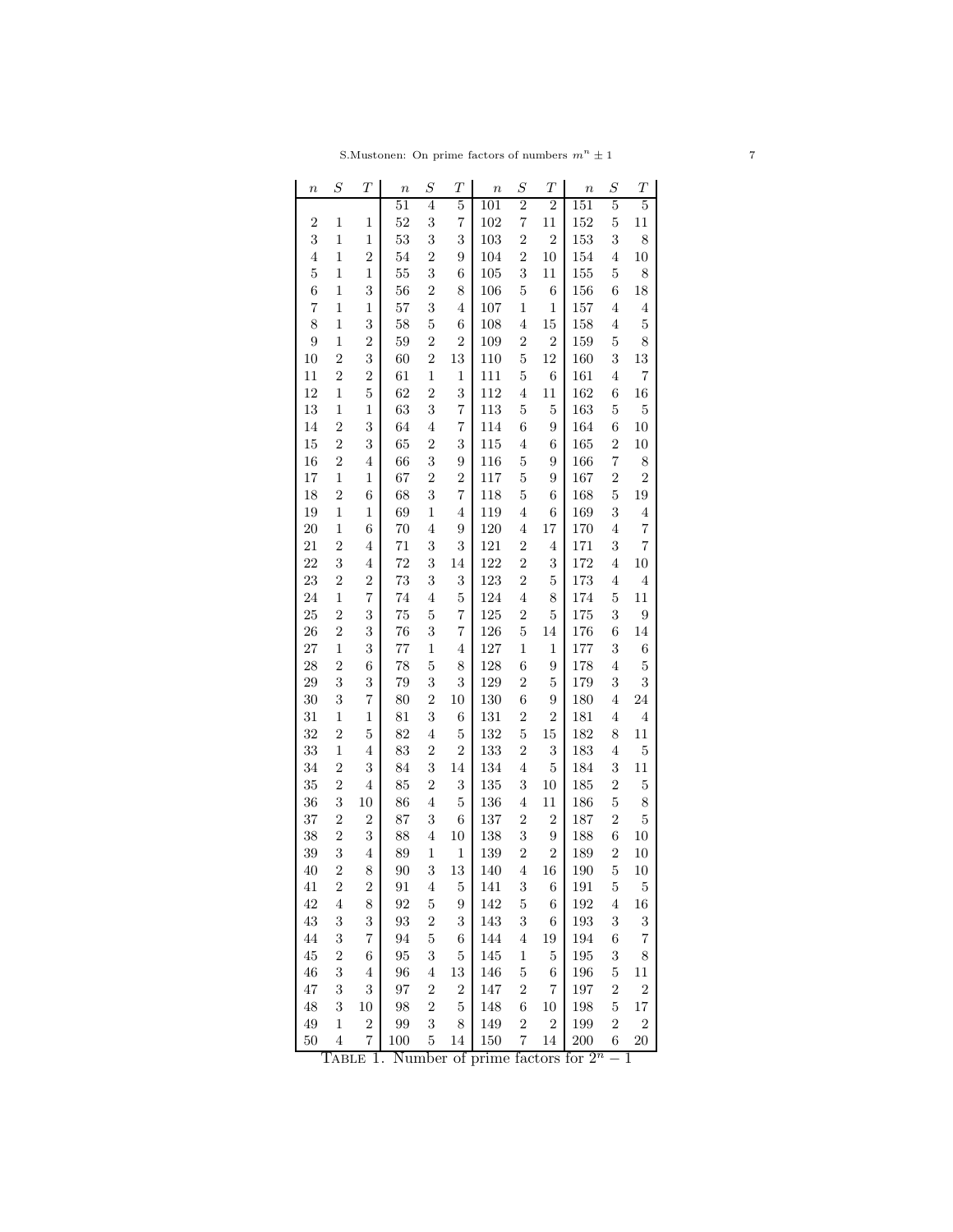| $\it n$          | $\, S \,$        | Т                        | $\boldsymbol{n}$  | $\, S \,$               | $\boldsymbol{T}$        | $\boldsymbol{n}$ | $\cal S$                | $\boldsymbol{T}$        | $\boldsymbol{n}$ | $\boldsymbol{S}$        | $\boldsymbol{T}$ |
|------------------|------------------|--------------------------|-------------------|-------------------------|-------------------------|------------------|-------------------------|-------------------------|------------------|-------------------------|------------------|
|                  |                  |                          | 51                | $\overline{2}$          | 6                       | 101              | $\overline{3}$          | 4                       | 151              | 4                       | $\overline{5}$   |
| $\overline{2}$   | $\boldsymbol{0}$ | $\boldsymbol{3}$         | $52\,$            | $\overline{4}$          | 9                       | 102              | 8                       | 15                      | $152\,$          | $\overline{5}$          | $17\,$           |
| 3                | $\mathbf{1}$     | $\overline{2}$           | $53\,$            | 3                       | $\overline{4}$          | 103              | $\mathbf{1}$            | $\overline{2}$          | 153              | $\bf 4$                 | 10               |
| $\overline{4}$   | $\mathbf{1}$     | $\overline{5}$           | $54\,$            | $\boldsymbol{6}$        | 13                      | 104              | 3                       | $13\,$                  | $154\,$          | $\overline{5}$          | $13\,$           |
| $\overline{5}$   | $\overline{2}$   | 3                        | $55\,$            | 3                       | 8                       | 105              | $\overline{4}$          | 13                      | 155              | $\sqrt{3}$              | $\boldsymbol{9}$ |
| $\boldsymbol{6}$ | $\overline{2}$   | $\overline{5}$           | 56                | $\overline{2}$          | 13                      | 106              | $\overline{5}$          | 8                       | 156              | $\boldsymbol{9}$        | $22\,$           |
| $\overline{7}$   | $\mathbf 1$      | $\overline{c}$           | $57\,$            | $\mathbf 5$             | 7                       | 107              | 3                       | $\,4\,$                 | $157\,$          | $\overline{4}$          | $\bf 5$          |
| 8                | $\mathbf{1}$     | $\overline{7}$           | $58\,$            | 6                       | 9                       | 108              | $\overline{\mathbf{7}}$ | 18                      | 158              | $\,6$                   | $\boldsymbol{9}$ |
| $\overline{9}$   | $\,1$            | 3                        | $59\,$            | $\overline{2}$          | 3                       | 109              | $\overline{5}$          | $\,6$                   | 159              | 3                       | $\,7$            |
| 10               | 3                | $\sqrt{6}$               | 60                | 3                       | $17\,$                  | 110              | 6                       | 15                      | 160              | $\overline{\mathbf{7}}$ | $23\,$           |
| 11               | $\sqrt{2}$       | $\sqrt{3}$               | 61                | $\overline{2}$          | 3                       | 111              | 3                       | $\overline{7}$          | $161\,$          | $\,1$                   | $\bf 5$          |
| 12               | $\overline{2}$   | 8                        | 62                | $\bf 5$                 | 8                       | 112              | 3                       | 19                      | 162              | 10                      | $21\,$           |
| 13               | $\mathbf 1$      | $\overline{2}$           | $63\,$            | $\overline{2}$          | 6                       | 113              | $\,4\,$                 | $\overline{5}$          | 163              | $\sqrt{3}$              | $\,4\,$          |
| 14               | $\overline{2}$   | $\overline{5}$           | $64\,$            | $\overline{2}$          | 14                      | 114              | $10\,$                  | 15                      | 164              | $\overline{4}$          | $13\,$           |
| 15               | $\,1$            | $\overline{5}$           | 65                | $\overline{4}$          | $\overline{7}$          | 115              | 3                       | 8                       | 165              | $\,3$                   | 13               |
| 16               | $\overline{2}$   | 10                       | 66                | $\bf 5$                 | 12                      | 116              | $\overline{4}$          | 13                      | 166              | 8                       | $11\,$           |
| 17               | $\boldsymbol{2}$ | $\sqrt{3}$               | 67                | 3                       | $\,4\,$                 | 117              | $\,4\,$                 | 11                      | $167\,$          | $\mathbf 5$             | $\,6$            |
| 18               | 3                | $\,$ $\,$                | 68                | 3                       | 12                      | 118              | $\overline{4}$          | 7                       | 168              | 8                       | 28               |
| 19               | $\overline{2}$   | 3                        | 69                | $\overline{2}$          | $\boldsymbol{6}$        | 119              | $\overline{4}$          | $\overline{\mathbf{7}}$ | $169\,$          | $\,3$                   | $\bf 5$          |
| $20\,$           | $\overline{2}$   | $10\,$                   | 70                | 3                       | 11                      | $120\,$          | 7                       | $24\,$                  | 170              | 8                       | 16               |
| 21               | $\overline{2}$   | $\,4\,$                  | $71\,$            | $\,1$                   | $\overline{2}$          | 121              | 3                       | $\,$ 6 $\,$             |                  |                         |                  |
| 22               | $\,4\,$          | $\overline{\mathbf{7}}$  | 72                | $\overline{4}$          | 16                      | 122              | $\overline{4}$          | $\overline{\mathbf{7}}$ |                  |                         |                  |
| 23               | $\boldsymbol{2}$ | $\sqrt{3}$               | 73                | $\overline{4}$          | $\bf 5$                 | 123              | 3                       | $\overline{7}$          |                  |                         |                  |
| 24               | $\overline{2}$   | 11                       | $74\,$            | $\overline{5}$          | 8                       | 124              | $\overline{5}$          | $13\,$                  |                  |                         |                  |
| 25               | $\overline{2}$   | $\overline{5}$           | $75\,$            | 3                       | 10                      | $125\,$          | $\overline{5}$          | $10\,$                  |                  |                         |                  |
| 26               | $\overline{2}$   | $\bf 5$                  | 76                | $\bf 5$                 | 11                      | 126              | $\overline{7}$          | 19                      |                  |                         |                  |
| $27\,$           | $\overline{4}$   | $\,6$                    | $77\,$            | $\overline{4}$          | $\overline{\mathbf{7}}$ | 127              | $\overline{5}$          | $\,6$                   |                  |                         |                  |
| 28               | $\sqrt{3}$       | $\boldsymbol{9}$         | 78                | 9                       | $15\,$                  | 128              | $\mathbf 1$             | 16                      |                  |                         |                  |
| 29               | 3                | $\overline{4}$           | $79\,$            | 3                       | $\overline{4}$          | 129              | 3                       | $\overline{7}$          |                  |                         |                  |
| 30               | $\,4\,$          | 11                       | 80                | 3                       | 18                      | 130              | $\overline{6}$          | $12\,$                  |                  |                         |                  |
| 31               | $\sqrt{3}$       | $\,4\,$                  | 81                | 3                       | 9                       | 131              | $\overline{2}$          | 3                       |                  |                         |                  |
| 32               | $\overline{2}$   | 12                       | 82                | $\bf 5$                 | 8                       | 132              | 3                       | $18\,$                  |                  |                         |                  |
| 33               | $\,1$            | $\overline{5}$           | 83                | $\overline{4}$          | $\bf 5$                 | 133              | $\overline{4}$          | $\,6$                   |                  |                         |                  |
| 34               | $\overline{5}$   | $8\,$                    | 84                | $\bf 5$                 | $18\,$                  | 134              | $\overline{5}$          | 8                       |                  |                         |                  |
| 35               | $\overline{2}$   | $\;6\;$                  | 85                | $\overline{4}$          | 7                       | $135\,$          | $\overline{4}$          | 15                      |                  |                         |                  |
| 36               | $\overline{4}$   | $12\,$                   | $86\,$            | 3                       | 6                       | 136              | $\overline{5}$          | $17\,$                  |                  |                         |                  |
| 37               | $\overline{2}$   | $\sqrt{3}$               | $87\,$            | $\overline{4}$          | 8                       | $137\,$          | 3                       | $\,4\,$                 |                  |                         |                  |
| 38               | $\,4\,$          | $\overline{7}$           | 88                | 3                       | 16                      | 138              | 8                       | $15\,$                  |                  |                         |                  |
| 39               | $\,4\,$          | $\overline{\mathcal{C}}$ | 89                | 3                       | $\,4\,$                 | 139              | 3                       | $\,4\,$                 |                  |                         |                  |
| $40\,$           | $\overline{2}$   | $13\,$                   | 90                | 6                       | $19\,$                  | 140              | $\overline{4}$          | 20                      |                  |                         |                  |
| $41\,$           | $\boldsymbol{3}$ | $\overline{4}$           | 91                | $\overline{4}$          | $\bf 5$                 | 141              | $\bf 5$                 | $\boldsymbol{9}$        |                  |                         |                  |
| 42               | $\bf 5$          | $11\,$                   | $\boldsymbol{92}$ | $\boldsymbol{2}$        | $10\,$                  | 142              | $\,6$                   | $\boldsymbol{9}$        |                  |                         |                  |
| 43               | $\boldsymbol{2}$ | $\sqrt{3}$               | $\boldsymbol{93}$ | 3                       | $\overline{7}$          | 143              | $\,1$                   | $\bf 5$                 |                  |                         |                  |
| 44               | 3                | 11                       | 94                | $\overline{\mathbf{7}}$ | $10\,$                  | 144              | $\overline{5}$          | $24\,$                  |                  |                         |                  |
| 45               | $\sqrt{3}$       | $\boldsymbol{9}$         | 95                | $\overline{2}$          | $\overline{7}$          | 145              | $\mathbf 1$             | $\overline{7}$          |                  |                         |                  |
| 46               | $\sqrt{3}$       | $\,6\,$                  | 96                | $\,$ 6 $\,$             | 21                      | 146              | $\,6$                   | $\boldsymbol{9}$        |                  |                         |                  |
| $47\,$           | $\,4\,$          | $\bf 5$                  | $\rm 97$          | 3                       | $\,4\,$                 | 147              | $\;6\;$                 | 11                      |                  |                         |                  |
| 48               | $\overline{5}$   | $17\,$                   | 98                | $\,7$                   | 12                      | 148              | $\,4\,$                 | 13                      |                  |                         |                  |
| 49               | $\bf 5$          | $\scriptstyle{7}$        | 99                | $\sqrt{2}$              | 8                       | 149              | $\sqrt{3}$              | $\overline{4}$          |                  |                         |                  |
| 50               | $\overline{4}$   | 10                       | 100               | 3                       | 18                      | 150              | 9                       | 22                      |                  |                         |                  |

TABLE 2. Number of prime factors for  $3<sup>n</sup> - 1$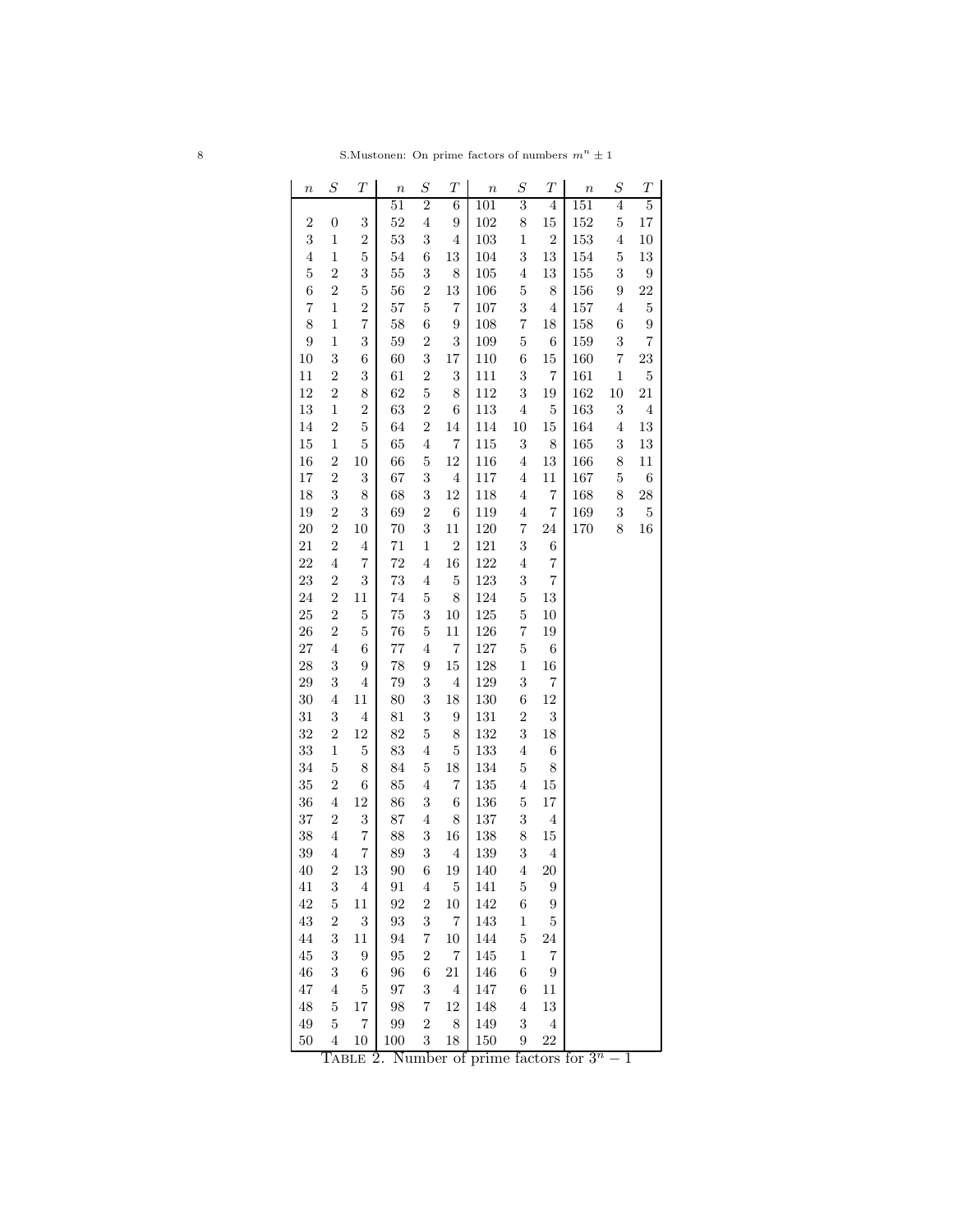| $\it n$        | $\scriptstyle S$ | $\boldsymbol{T}$ | $\boldsymbol{n}$ | $\boldsymbol{S}$ | $\overline{T}$ | $\boldsymbol{n}$ | $\boldsymbol{S}$ | $\boldsymbol{T}$ |
|----------------|------------------|------------------|------------------|------------------|----------------|------------------|------------------|------------------|
|                |                  |                  | 51               | 5                | 8              | 101              | 3                | 5                |
| $\overline{2}$ | $\mathbf 1$      | 4                | 52               | 3                | 12             | 102              | 10               | 18               |
| 3              | $\mathbf{1}$     | 3                | 53               | 3                | $\overline{5}$ | 103              | $\overline{4}$   | 6                |
| $\overline{4}$ | $\mathbf{1}$     | 6                | $54\,$           | 7                | 19             | 104              | $\overline{5}$   | 17               |
| $\overline{5}$ | $\overline{2}$   | 4                | 55               | $\overline{5}$   | 10             | 105              | 8                | 17               |
| 6              | $\overline{2}$   | 7                | 56               | 3                | 13             | 106              | 6                | $10\,$           |
| 7              | $\mathbf 1$      | 3                | 57               | $\overline{2}$   | 7              | 107              | $\overline{5}$   | 7                |
| 8              | $\mathbf 1$      | 8                | 58               | $\overline{5}$   | 9              | 108              | $\overline{2}$   | 25               |
| 9              | $\overline{2}$   | $\overline{5}$   | 59               | $\overline{2}$   | $\,4\,$        | 109              | $\overline{4}$   | $\;6\;$          |
| 10             | 3                | 7                | 60               | $\overline{7}$   | 21             | 110              | 7                | 17               |
| 11             | 1                | 3                | 61               | 3                | $\overline{5}$ | 111              | 3                | 8                |
| 12             | $\overline{2}$   | 10               | 62               | 5                | 9              | 112              | 6                | <b>20</b>        |
| 13             | $\mathbf 1$      | 3                | 63               | $\overline{6}$   | 11             | 113              | 8                | $10\,$           |
| 14             | 3                | 7                | 64               | $\overline{4}$   | 18             | 114              | $\overline{5}$   | 16               |
| 15             | 3                | 7                | 65               | $\overline{4}$   | 8              | 115              | 10               | 14               |
| 16             | $\overline{2}$   | 11               | 66               | $\overline{7}$   | 15             | 116              | $\overline{2}$   | 12               |
| 17             | $\overline{2}$   | $\overline{4}$   | 67               | $\overline{5}$   | 7              | 117              | 3                | $10\,$           |
| 18             | 3                | 11               | 68               | 8                | 14             | 118              | 6                | 10               |
| 19             | 3                | $\overline{5}$   | 69               | 6                | $\overline{9}$ | 119              | 5                | 10               |
| 20             | 3                | 11               | 70               | 8                | 16             | 120              | $\overline{7}$   | 27               |
| 21             | 3                | $\;6\;$          | 71               | $\overline{2}$   | $\overline{4}$ |                  |                  |                  |
| 22             | $\overline{4}$   | 8                | 72               | 3                | 22             |                  |                  |                  |
| 23             | $\overline{2}$   | $\overline{4}$   | 73               | 3                | $\overline{5}$ |                  |                  |                  |
| 24             | 3                | 13               | $74\,$           | 6                | 10             |                  |                  |                  |
| 25             | $\overline{4}$   | 8                | 75               | $\overline{5}$   | 16             |                  |                  |                  |
| 26             | 3                | 7                | 76               | $\overline{5}$   | 14             |                  |                  |                  |
| 27             | $\overline{4}$   | 9                | 77               | 3                | 7              |                  |                  |                  |
| 28             | 3                | 10               | 78               | 7                | 14             |                  |                  |                  |
| 29             | 3                | $\mathbf 5$      | 79               | 3                | $\overline{5}$ |                  |                  |                  |
| 30             | 5                | 14               | 80               | $\overline{4}$   | 20             |                  |                  |                  |
| 31             | $\overline{2}$   | $\,4\,$          | 81               | $\overline{2}$   | 11             |                  |                  |                  |
| 32             | 3                | 14               | 82               | 6                | 10             |                  |                  |                  |
| 33             | 3                | $\;6\;$          | 83               | 3                | $\overline{5}$ |                  |                  |                  |
| 34             | $\overline{4}$   | 8                | 84               | 3                | 22             |                  |                  |                  |
| 35             | 6                | 9                | 85               | 3                | 9              |                  |                  |                  |
| 36             | 3                | 16               | 86               | $\sqrt{6}$       | 10             |                  |                  |                  |
| 37             | 3                | $\overline{5}$   | 87               | $\overline{4}$   | 9              |                  |                  |                  |
| 38             | 6                | 10               | 88               | $\overline{4}$   | 15             |                  |                  |                  |
| 39             | 3                | 6                | 89               | $\overline{6}$   | 8              |                  |                  |                  |
| 40             | 5                | 15               | 90               | 5                | 22             |                  |                  |                  |
| 41             | $\overline{c}$   | $\overline{4}$   | 91               | 3                | 6              |                  |                  |                  |
| 42             | 6                | 16               | 92               | $\overline{2}$   | 11             |                  |                  |                  |
| 43             | $\overline{2}$   | $\,4\,$          | 93               | $\overline{5}$   | 9              |                  |                  |                  |
| 44             | 3                | 12               | 94               | $\overline{4}$   | 8              |                  |                  |                  |
| 45             | $\overline{4}$   | 12               | 95               | 7                | $^{11}$        |                  |                  |                  |
| 46             | 4                | 8                | 96               | $\overline{5}$   | 22             |                  |                  |                  |
| 47             | $\mathbf{1}$     | 3                | 97               | 3                | $\overline{5}$ |                  |                  |                  |
| 48             | $\overline{2}$   | 17               | 98               | $\overline{4}$   | 11             |                  |                  |                  |
| 49             | $\,1$            | $\overline{4}$   | 99               | $\overline{5}$   | 12             |                  |                  |                  |
| 50             | 6                | 13               | 100              | 7                | 20             |                  |                  |                  |

TABLE 3. Number of prime factors for  $5<sup>n</sup> - 1$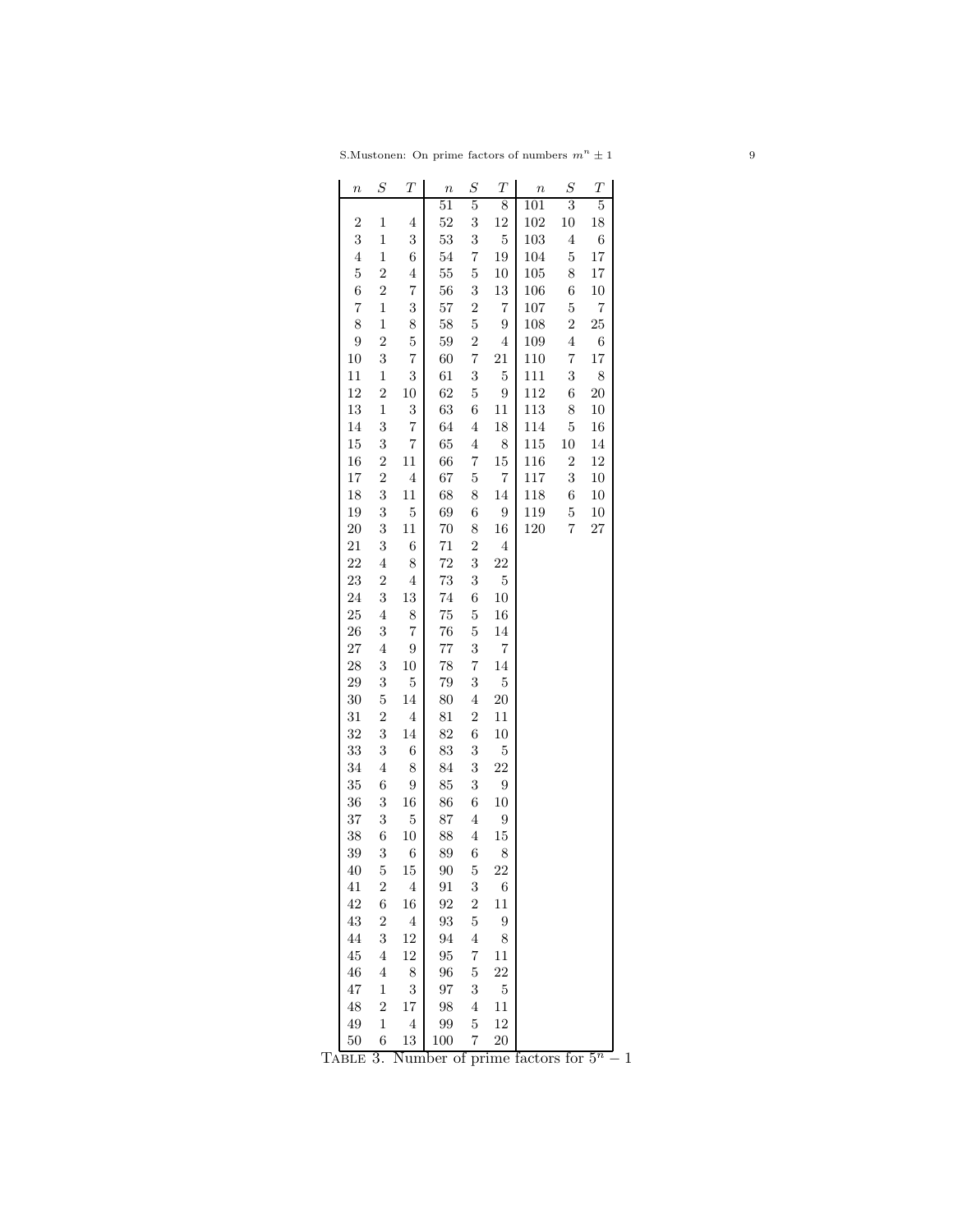| 10 | S. Mustonen: On prime factors of numbers $m^n \pm 1$ |  |  |  |
|----|------------------------------------------------------|--|--|--|
|    |                                                      |  |  |  |

| $\it n$        | $\scriptstyle S$        | $\overline{T}$          | $\boldsymbol{n}$ | $\scriptstyle S$ | $\overline{T}$   | $\boldsymbol{n}$ | $\scriptstyle S$ | $\overline{T}$          |
|----------------|-------------------------|-------------------------|------------------|------------------|------------------|------------------|------------------|-------------------------|
|                |                         |                         | 51               | 5                | 9                | 101              | 2                | 3                       |
| $\overline{2}$ | $\overline{2}$          | $\overline{2}$          | 52               | 6                | 11               | 102              | 11               | 17                      |
| 3              | $\mathbf 1$             | $\overline{2}$          | 53               | 3                | $\overline{4}$   | 103              | $\overline{4}$   | $\overline{5}$          |
| $\overline{4}$ | $\overline{2}$          | 3                       | $54\,$           | $\overline{5}$   | 11               | 104              | $\overline{7}$   | $15\,$                  |
| $\overline{5}$ | $\mathbf 1$             | 3                       | 55               | $\overline{2}$   | $\overline{7}$   | 105              | 6                | 15                      |
| 6              | 3                       | $\overline{4}$          | 56               | $\overline{5}$   | 14               | 106              | 7                | 9                       |
| 7              | $\mathbf 1$             | $\overline{c}$          | 57               | 3                | $\overline{7}$   | 107              | 3                | $\overline{\mathbf{4}}$ |
| 8              | $\mathbf{1}$            | $\overline{\mathbf{4}}$ | 58               | $\overline{4}$   | $\sqrt{6}$       | 108              | 6                | 21                      |
| 9              | $\overline{2}$          | $\overline{\mathbf{4}}$ | 59               | 3                | $\overline{4}$   | 109              | $\overline{2}$   | 3                       |
| 10             | 3                       | 6                       | 60               | $\overline{7}$   | 20               | 110              | 6                | 15                      |
| 11             | $\overline{2}$          | 3                       | 61               | 3                | $\overline{4}$   | 111              | $\overline{5}$   | 11                      |
| 12             | 3                       | 7                       | 62               | 3                | $\overline{5}$   | 112              | 6                | $20\,$                  |
| 13             | $\overline{2}$          | 3                       | 63               | $\overline{4}$   | 10               | 113              | $\overline{4}$   | $\overline{5}$          |
| 14             | 3                       | 6                       | 64               | $\overline{4}$   | 12               | 114              | 6                | 14                      |
| 15             | $\overline{2}$          | 6                       | 65               | $\overline{5}$   | 9                | 115              | 7                | 12                      |
| 16             | 3                       | 6                       | 66               | $\overline{6}$   | 12               | 116              | $\overline{4}$   | 9                       |
| 17             | $\overline{4}$          | $\overline{5}$          | 67               | $\overline{2}$   | 3                | 117              | $\overline{4}$   | 12                      |
| 18             | 3                       | 7                       | 68               | $\overline{4}$   | 11               | 118              | $\overline{4}$   | 6                       |
| 19             | $\overline{2}$          | 3                       | 69               | $\overline{4}$   | 8                | 119              | 6                | 11                      |
| 20             | 3                       | 9                       | 70               | 8                | 18               | 120              | 6                | 26                      |
| 21             | 3                       | $\overline{4}$          | 71               | $\mathbf{1}$     | $\overline{2}$   |                  |                  |                         |
|                |                         |                         | 72               |                  |                  |                  |                  |                         |
| 22             | 3                       | $\overline{5}$          |                  | $\overline{7}$   | $18\,$           |                  |                  |                         |
| 23             | $\overline{4}$          | $\overline{5}$          | 73               | $\overline{4}$   | $\mathbf 5$      |                  |                  |                         |
| 24             | 3                       | 9                       | 74               | 8                | $10\,$           |                  |                  |                         |
| 25             | $\overline{2}$          | 6                       | 75               | $\overline{5}$   | 12               |                  |                  |                         |
| 26             | $\overline{5}$          | 7                       | 76               | $\overline{4}$   | $\boldsymbol{9}$ |                  |                  |                         |
| 27             | $\overline{2}$          | 6                       | 77               | $\overline{2}$   | $\sqrt{6}$       |                  |                  |                         |
| 28             | $\overline{4}$          | 9                       | 78               | 9                | $15\,$           |                  |                  |                         |
| 29             | $\mathbf 1$             | $\overline{2}$          | 79               | 3                | $\overline{4}$   |                  |                  |                         |
| 30             | $\overline{4}$          | 11                      | 80               | $\overline{5}$   | 17               |                  |                  |                         |
| 31             | $\overline{2}$          | 3                       | 81               | $\overline{4}$   | 8                |                  |                  |                         |
| 32             | 3                       | 9                       | 82               | $\overline{5}$   | 7                |                  |                  |                         |
| 33             | $\overline{2}$          | 6                       | 83               | $\overline{7}$   | 8                |                  |                  |                         |
| 34             | 6                       | 8                       | 84               | $\overline{4}$   | 17               |                  |                  |                         |
| 35             | 3                       | 7                       | 85               | 3                | $10\,$           |                  |                  |                         |
| 36             | 5                       | 13                      | 86               | 5                | 7                |                  |                  |                         |
| 37             | $\overline{5}$          | 6                       | 87               | $\overline{5}$   | 7                |                  |                  |                         |
| 38             | $\overline{4}$          | 6                       | 88               | $\overline{4}$   | 12               |                  |                  |                         |
| 39             | $\overline{4}$          | 6                       | 89               | 3                | $\overline{4}$   |                  |                  |                         |
| 40             | 3                       | 12                      | 90               | 6                | 18               |                  |                  |                         |
| 41             | $\overline{c}$          | 3                       | 91               | $\overline{c}$   | 6                |                  |                  |                         |
| 42             | 4                       | 10                      | 92               | $\sqrt{6}$       | 13               |                  |                  |                         |
| $43\,$         | $\overline{4}$          | $\bf 5$                 | 93               | $\overline{5}$   | 9                |                  |                  |                         |
| 44             | $\overline{\mathbf{4}}$ | $\boldsymbol{9}$        | 94               | $\overline{4}$   | $\,6$            |                  |                  |                         |
| 45             | $\overline{4}$          | 11                      | 95               | 7                | 11               |                  |                  |                         |
| 46             | 6                       | 8                       | 96               | 8                | 20               |                  |                  |                         |
| 47             | 3                       | $\,4\,$                 | 97               | $\overline{5}$   | $\;6\;$          |                  |                  |                         |
| 48             | $\mathbf 5$             | 13                      | 98               | 6                | 12               |                  |                  |                         |
| 49             | 3                       | $\mathbf 5$             | 99               | $\sqrt{6}$       | 13               |                  |                  |                         |
| 50             | 4                       | 10                      | 100              | $\overline{7}$   | 16               |                  |                  |                         |

TABLE 4. Number of prime factors for  $6^n - 1$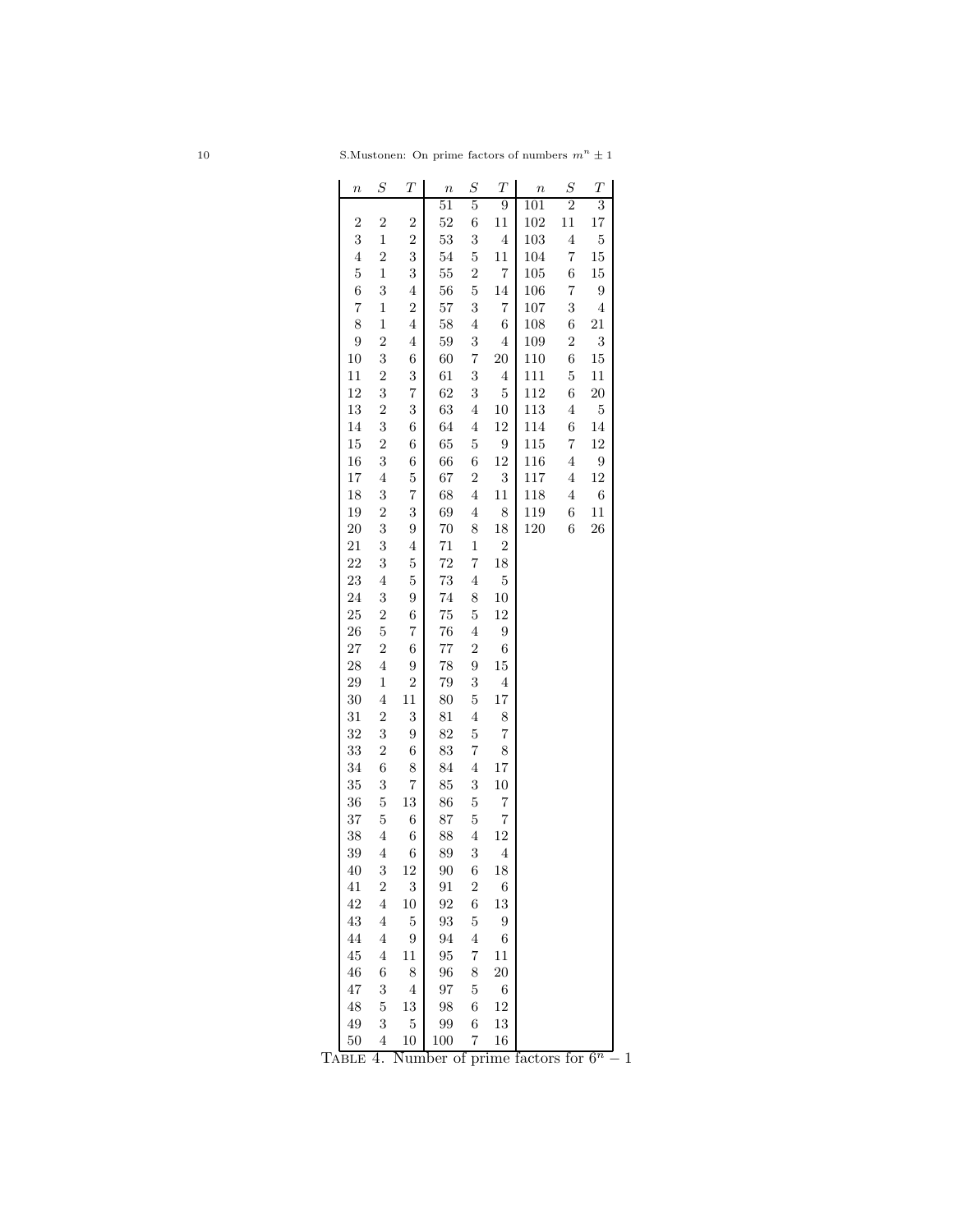| $\boldsymbol{n}$ | $\scriptstyle S$ | Т              | $\boldsymbol{n}$ | $\boldsymbol{S}$ | $\boldsymbol{T}$ |  |
|------------------|------------------|----------------|------------------|------------------|------------------|--|
|                  |                  |                | 51               | $\overline{5}$   | 10               |  |
| $\overline{2}$   | 1                | 5              | 52               | $\overline{5}$   | 13               |  |
| 3                | $\mathbf{1}$     | $\overline{4}$ | 53               | 3                | $\overline{5}$   |  |
| $\overline{4}$   | $\overline{2}$   | 8              | 54               | $\overline{5}$   | 18               |  |
| $\overline{5}$   | $\mathbf{1}$     | 3              | 55               | $\mathbf{1}$     | 6                |  |
| 6                | $\overline{2}$   | 8              | 56               | 6                | 19               |  |
| $\overline{7}$   | $\overline{2}$   | $\overline{4}$ | 57               | 3                | 10               |  |
| 8                | $\mathbf{1}$     | 10             | 58               | $\overline{4}$   | 9                |  |
| 9                | 3                | $\overline{7}$ | 59               | $\overline{4}$   | $\boldsymbol{6}$ |  |
| 10               | 3                | 8              | 60               | $\overline{5}$   | 24               |  |
| 11               | $\overline{2}$   | $\overline{4}$ | 61               | $\overline{4}$   | $\boldsymbol{6}$ |  |
| 12               | $\overline{2}$   | 13             | 62               | 6                | 11               |  |
| 13               | $\mathbf 1$      | 3              | 63               | $\overline{2}$   | 11               |  |
| 14               | $\overline{4}$   | 9              | 64               | 3                | $20\,$           |  |
| 15               | $\overline{2}$   | 7              | 65               | 6                | 9                |  |
| 16               | 3                | 13             | 66               | 6                | 17               |  |
| 17               | $\overline{2}$   | $\overline{4}$ | 67               | $\overline{4}$   | 6                |  |
| 18               | 4                | 12             | 68               | 6                | 14               |  |
| 19               | $\overline{2}$   | $\overline{4}$ | 69               | 3                | 10               |  |
| 20               | 3                | 14             | 70               | 8                | 18               |  |
| 21               | $\mathbf{1}$     | $\overline{7}$ | 71               | $\overline{2}$   | $\overline{4}$   |  |
| 22               | $\overline{4}$   |                | $\overline{72}$  | 5                | 26               |  |
|                  |                  | 9              |                  |                  |                  |  |
| 23               | 3                | 5              | 73               | 5                | 7                |  |
| 24               | $\overline{4}$   | 18             | 74               | $\mathbf 5$      | 10               |  |
| 25               | 3                | $\overline{5}$ | 75               | 3                | 11               |  |
| 26               | 3                | 8              | 76               | $\overline{2}$   | 13               |  |
| 27               | $\overline{4}$   | 12             | 77               | 3                | 9                |  |
| 28               | $\overline{4}$   | 13             | 78               | 7                | 17               |  |
| 29               | 3                | $\overline{5}$ | 79               | $\overline{2}$   | $\overline{4}$   |  |
| 30               | 3                | 14             | 80               | 5                | 24               |  |
| 31               | 3                | $\overline{5}$ |                  |                  |                  |  |
| 32               | $\overline{2}$   | 16             |                  |                  |                  |  |
| 33               | $\overline{4}$   | 9              |                  |                  |                  |  |
| 34               | 3                | 8              |                  |                  |                  |  |
| 35               | 3                | 7              |                  |                  |                  |  |
| 36               | 3                | 18             |                  |                  |                  |  |
| 37               | 3                | $\overline{5}$ |                  |                  |                  |  |
| 38               | $\overline{4}$   | 9              |                  |                  |                  |  |
| 39               | $\overline{4}$   | 8              |                  |                  |                  |  |
| 40               | 5                | 18             |                  |                  |                  |  |
| 41               | 3                | 5              |                  |                  |                  |  |
| 42               | $\overline{4}$   | 15             |                  |                  |                  |  |
| 43               | $\overline{2}$   | $\overline{4}$ |                  |                  |                  |  |
| 44               | $\overline{4}$   | 15             |                  |                  |                  |  |
| 45               | $\overline{2}$   | 12             |                  |                  |                  |  |
| 46               | $\overline{4}$   | 9              |                  |                  |                  |  |
| 47               | $\overline{2}$   | $\overline{4}$ |                  |                  |                  |  |
| 48               | 3                | 22             |                  |                  |                  |  |
| 49               | $\overline{4}$   | 8              |                  |                  |                  |  |
| 50               | 4                | 11             |                  |                  |                  |  |
|                  |                  |                |                  |                  |                  |  |

TABLE 5. Number of prime factors for  $7^n - 1$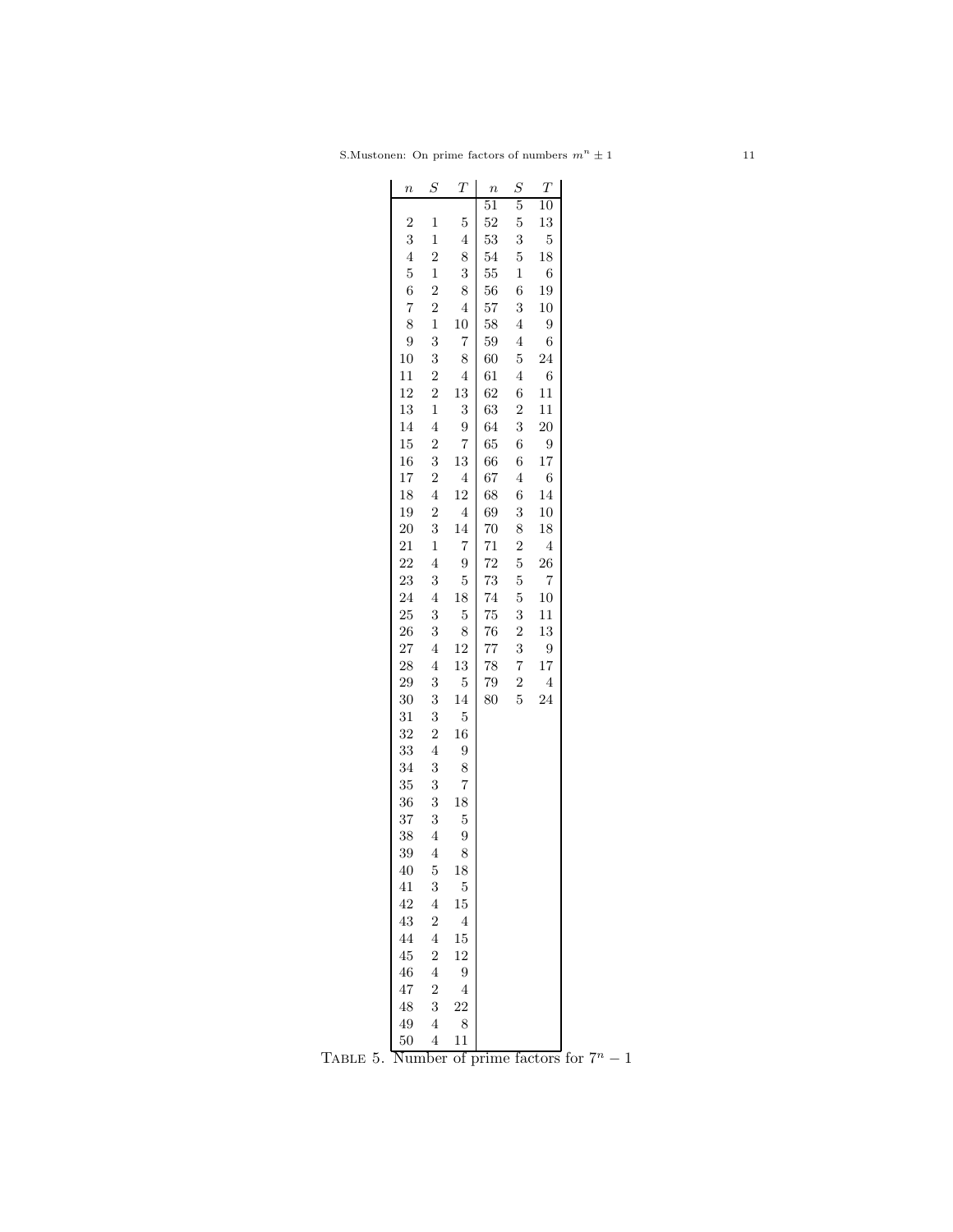| $\it n$          | $\cal S$         | $\boldsymbol{T}$ | $\boldsymbol{n}$ | $\boldsymbol{S}$        | $\boldsymbol{T}$        | $\it n$ | $\boldsymbol{S}$        | $\boldsymbol{T}$ | $\boldsymbol{n}$ | $\cal S$       | $\boldsymbol{T}$ |         |                |                         |
|------------------|------------------|------------------|------------------|-------------------------|-------------------------|---------|-------------------------|------------------|------------------|----------------|------------------|---------|----------------|-------------------------|
|                  |                  |                  | 51               | $\overline{3}$          | 6                       | 101     | $\mathbf{1}$            | $\overline{2}$   | 151              | $\overline{2}$ | 3                | 201     | $\,6$          | 8                       |
| $\boldsymbol{2}$ | $\mathbf{1}$     | $\mathbf{1}$     | 52               | $\overline{2}$          | 3                       | 102     | $\bf 5$                 | $\boldsymbol{9}$ | 152              | 3              | $\overline{4}$   | 202     | $\bf 5$        | $\;6\;$                 |
| 3                | $\overline{0}$   | $\overline{2}$   | 53               | $\overline{2}$          | 3                       | 103     | $\overline{2}$          | $\sqrt{3}$       | 153              | $\overline{4}$ | 11               | 203     | 3              | 7                       |
| 4                | $\mathbf{1}$     | $\mathbf{1}$     | 54               | 3                       | 6                       | 104     | $\,1$                   | $\boldsymbol{2}$ | 154              | $\overline{4}$ | 9                | 204     | $\overline{5}$ | $\boldsymbol{9}$        |
| $\overline{5}$   | 1                | $\boldsymbol{2}$ | 55               | $\overline{c}$          | 6                       | 105     | 3                       | 11               | 155              | 3              | 6                | 205     | 1              | $\overline{5}$          |
| $\;6\;$          | $\,1$            | $\overline{2}$   | 56               | $\overline{2}$          | 3                       | 106     | 3                       | 4                | 156              | 3              | 5                | 206     | $\bf 5$        | 6                       |
| $\overline{7}$   | $\mathbf{1}$     | $\overline{2}$   | 57               | 3                       | $\bf 5$                 | 107     | $\overline{2}$          | 3                | 157              | $\overline{4}$ | $\bf 5$          | 207     | $\,1$          | 8                       |
| 8                | $\mathbf{1}$     | $\mathbf{1}$     | 58               | $\overline{2}$          | 3                       | 108     | $\boldsymbol{3}$        | 6                | 158              | 3              | $\overline{4}$   | 208     | 5              | 6                       |
| 9                | $\,1$            | $\overline{4}$   | 59               | 3                       | $\overline{4}$          | 109     | $\sqrt{2}$              | 3                | 159              | 3              | 6                | 209     | 3              | $\,$ 6 $\,$             |
| 10               | $\,1$            | 3                | 60               | 3                       | 4                       | 110     | $\overline{2}$          | 7                | 160              | 3              | $\overline{4}$   | 210     | 5              | 15                      |
| 11               | 1                | $\boldsymbol{2}$ | 61               | 1                       | $\boldsymbol{2}$        | 111     | $\bf 5$                 | 7                | 161              | 1              | $\overline{4}$   | 211     | $\overline{5}$ | 6                       |
| 12               | $\,1$            | $\overline{2}$   | 62               | $\overline{4}$          | $\bf 5$                 | 112     | $\overline{4}$          | $\mathbf 5$      | 162              | $\bf 5$        | $10\,$           | 212     | 3              | $\overline{4}$          |
| 13               | $\mathbf 1$      | $\overline{2}$   | 63               | $\overline{2}$          | $\overline{7}$          | 113     | $\overline{4}$          | 5                | 163              | 3              | $\overline{4}$   | 213     | $\bf 5$        | 8                       |
| 14               | $\sqrt{2}$       | 3                | 64               | $\overline{2}$          | $\overline{2}$          | 114     | 6                       | 8                | 164              | 3              | $\overline{4}$   | 214     | $\bf 5$        | $\,$ 6 $\,$             |
| 15               | $\,1$            | $\overline{4}$   | 65               | $\overline{4}$          | 6                       | 115     | 3                       | 6                | 165              | $\overline{4}$ | 12               | 215     | $\overline{2}$ | $\overline{5}$          |
| 16               | 1                | 1                | 66               | $\overline{4}$          | 6                       | 116     | $\overline{2}$          | 3                | 166              | $\bf 5$        | 6                | 216     | $\overline{4}$ | 8                       |
| 17               | 1                | $\boldsymbol{2}$ | 67               | $\overline{c}$          | 3                       | 117     | $\sqrt{2}$              | 7                | 167              | 1              | $\boldsymbol{2}$ | 217     | 3              | $\overline{5}$          |
| 18               | $\overline{2}$   | 4                | 68               | $\overline{2}$          | 4                       | 118     | 6                       | 7                | 168              | $\overline{4}$ | 8                | 218     | $\bf 5$        | $\;6\;$                 |
| 19               | $\,1$            | $\sqrt{2}$       | 69               | $\overline{2}$          | $\bf 5$                 | 119     | $\boldsymbol{2}$        | 5                | 169              | $\overline{2}$ | 4                | 219     | $\overline{4}$ | 6                       |
| 20               | $\,1$            | $\overline{2}$   | 70               | $\overline{2}$          | $\overline{\mathbf{7}}$ | 120     | 3                       | 6                | 170              | $\mathbf 5$    | 11               | 220     | 5              | 9                       |
| 21               | $\overline{2}$   | $\overline{4}$   | 71               | $\overline{2}$          | 3                       | 121     | $\overline{2}$          | $\overline{4}$   | 171              | $\sqrt{2}$     | $\boldsymbol{9}$ | 221     | 3              | $\;6\;$                 |
| 22               | $\overline{2}$   |                  |                  | $\overline{2}$          |                         |         |                         |                  |                  |                |                  |         |                |                         |
| 23               |                  | $\boldsymbol{3}$ | 72               |                         | $\bf 5$                 | 122     | $\bf 5$                 | 6<br>7           | 172              | 3              | $\overline{4}$   | 222     | 6              | 10                      |
|                  | $\,1$            | $\overline{2}$   | 73               | $\overline{2}$          | 3                       | 123     | $\overline{4}$          |                  | 173              | $\mathbf 5$    | 6                | 223     | $\overline{2}$ | $\boldsymbol{3}$        |
| 24               | $\boldsymbol{2}$ | 3                | 74               | $\overline{4}$          | $\overline{5}$          | 124     | 3                       | 4                | 174              | $\overline{4}$ | 8                | 224     | $\sqrt{2}$     | $\overline{4}$          |
| 25               | $\overline{2}$   | $\overline{4}$   | 75               | $\overline{2}$          | $\overline{7}$          | 125     | $\boldsymbol{3}$        | $\,6$            | 175              | $\overline{4}$ | $11\,$           | 225     | $\overline{4}$ | 12                      |
| 26               | $\sqrt{3}$       | $\overline{4}$   | 76               | 3                       | $\overline{4}$          | 126     | $\boldsymbol{2}$        | $10\,$           | 176              | $\overline{2}$ | $\,3$            | 226     | $\overline{4}$ | $\bf 5$                 |
| 27               | $\mathbf{1}$     | 6                | 77               | 3                       | 6                       | 127     | $\,1$                   | $\boldsymbol{2}$ | 177              | $\mathbf 5$    | 8                | 227     | 3              | $\overline{4}$          |
| 28               | 1                | $\boldsymbol{2}$ | 78               | $\overline{5}$          | 10                      | 128     | $\overline{2}$          | $\overline{2}$   | 178              | 3              | 4                | 228     | $\overline{4}$ | 8                       |
| 29               | $\boldsymbol{2}$ | 3                | 79               | 1                       | $\overline{2}$          | 129     | $\overline{4}$          | 6                | 179              | $\overline{2}$ | $\,3$            | 229     | $\sqrt{2}$     | $\sqrt{3}$              |
| 30               | $\boldsymbol{2}$ | $\;6\;$          | 80               | $\overline{2}$          | 3                       | 130     | $\overline{4}$          | $10\,$           | 180              | $\overline{2}$ | 8                | 230     | 6              | 13                      |
| 31               | $\,1$            | $\boldsymbol{2}$ | 81               | 3                       | 10                      | 131     | 3                       | 4                | 181              | 3              | $\overline{4}$   | 231     | 3              | 12                      |
| 32               | $\overline{2}$   | $\overline{2}$   | 82               | 4                       | 5                       | 132     | 3                       | 7                | 182              | $\bf 5$        | 11               | 232     | $\bf 5$        | $\;6\;$                 |
| 33               | $\sqrt{2}$       | $\mathbf 5$      | 83               | $\overline{5}$          | 6                       | 133     | 3                       | $\mathbf 5$      | 183              | $\sqrt{2}$     | 4                | 233     | 3              | $\overline{4}$          |
| 34               | 3                | 4                | 84               | 3                       | 5                       | 134     | $\bf 5$                 | 6                | 184              | 3              | 4                | 234     | $\bf 5$        | 17                      |
| 35               | $\sqrt{2}$       | $\mathbf 5$      | 85               | $\boldsymbol{2}$        | 4                       | 135     | $\overline{4}$          | $12\,$           | 185              | 3              | 7                | 235     | $\overline{4}$ | $\scriptstyle{7}$       |
| 36               | $\sqrt{2}$       | 4                | 86               | $\,4\,$                 | $\bf 5$                 | 136     | $\,3$                   | $\overline{4}$   | 186              | $\overline{5}$ | $\boldsymbol{9}$ | 236     | $\bf 5$        | $\;6\;$                 |
| 37               | $\overline{2}$   | $\boldsymbol{3}$ | 87               | $\overline{2}$          | 5                       | 137     | $\overline{4}$          | 5                | 187              | $\mathbf{1}$   | $\overline{4}$   | 237     | $\overline{4}$ | 6                       |
| 38               | $\sqrt{3}$       | $\overline{4}$   | 88               | 3                       | 4                       | 138     | $\overline{4}$          | 8                | 188              | $\overline{4}$ | $\bf 5$          | 238     | 7              | 12                      |
| 39               | $\overline{2}$   | $\overline{4}$   | 89               | 3                       | $\overline{4}$          | 139     | $\sqrt{2}$              | $\,3$            | 189              | $\mathbf 5$    | $13\,$           | 239     | 3              | $\,4\,$                 |
| 40               | 1                | $\overline{c}$   | 90               | 3                       | 11                      | 140     | $\overline{\mathbf{c}}$ | $\overline{4}$   | 190              | 4              | $10\,$           | 240     | 4              | $\overline{7}$          |
| 41               | $\sqrt{2}$       | $\boldsymbol{3}$ | 91               | $\,4\,$                 | 6                       | 141     | $\,4\,$                 | 7                | 191              | $\,1$          | $\boldsymbol{2}$ | 241     | $\,4\,$        | $\overline{5}$          |
| 42               | $\sqrt{2}$       | $\;6\;$          | 92               | $\mathbf{1}$            | $\overline{2}$          | 142     | $\bf 5$                 | 6                | 192              | 3              | $\overline{4}$   | 242     | $\,4\,$        | $\overline{7}$          |
| $43\,$           | $\,1$            | $\sqrt{2}$       | 93               | 3                       | $\overline{5}$          | 143     | $\bf 4$                 | 7                | 193              | $\bf 5$        | 6                | 243     | $\overline{4}$ | 15                      |
| 44               | $\sqrt{2}$       | 3                | 94               | 3                       | 4                       | 144     | $\,4\,$                 | 7                | 194              | 8              | 9                | 244     | $\,4\,$        | $\bf 5$                 |
| 45               | $\mathbf{1}$     | 7                | $\rm 95$         | $\overline{2}$          | 5                       | 145     | $\sqrt{2}$              | 6                | 195              | $\bf 5$        | 11               | 245     | 3              | $\boldsymbol{9}$        |
| 46               | $\,4\,$          | $\mathbf 5$      | 96               | $\overline{2}$          | 3                       | 146     | $\overline{4}$          | $\mathbf 5$      | 196              | 6              | 8                | 246     | 6              | 10                      |
| 47               | $\sqrt{2}$       | 3                | 97               | $\overline{4}$          | $\overline{5}$          | $147\,$ | $\boldsymbol{3}$        | 7                | 197              | $\,3$          | $\overline{4}$   | 247     | $\,4\,$        | $\overline{\mathbf{7}}$ |
| 48               | $\sqrt{2}$       | 3                | 98               | 3                       | 6                       | 148     | $\,1$                   | $\overline{2}$   | 198              | 6              | $12\,$           | 248     | $\sqrt{2}$     | $\boldsymbol{3}$        |
| $\rm 49$         | $\mathbf 1$      | 3                | 99               | $\overline{\mathbf{c}}$ | 9                       | 149     | $\,4\,$                 | $\mathbf 5$      | 199              | $\,1$          | $\,2$            | $249\,$ | $\,4\,$        | 9                       |
| $50\,$           | $\,3$            | 7                | 100              | $\overline{\mathbf{4}}$ | 6                       | 150     | 6                       | 14               | 200              | $\overline{4}$ | 6                | $250\,$ | 7              | 14                      |

TABLE 6. Number of prime factors for  $2^n + 1$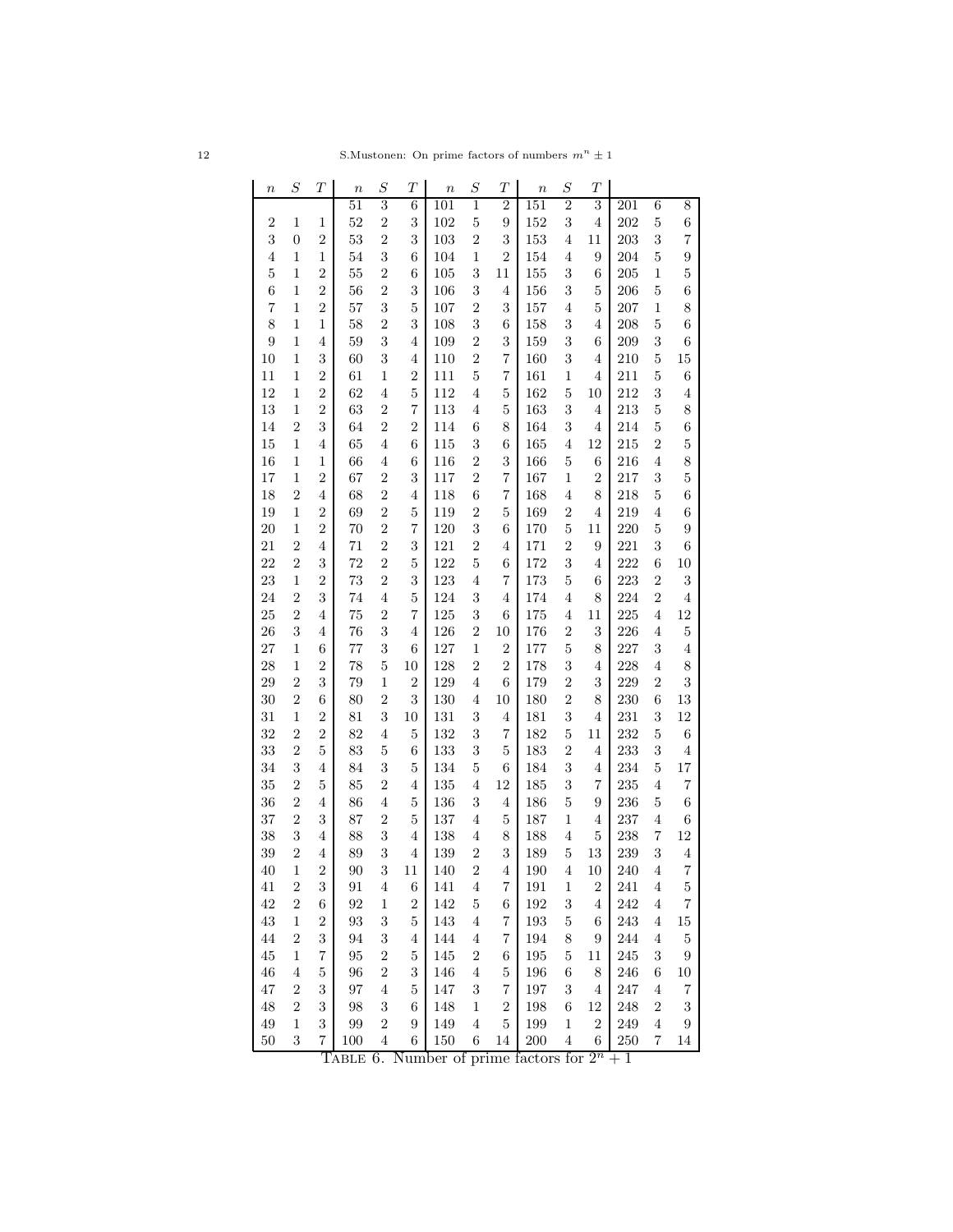| $\overline{2}$<br>6<br>9<br>4<br>101<br>51<br>5<br>$\overline{2}$<br>$\mathbf{1}$<br>$\overline{2}$<br>52<br>$\overline{2}$<br>102<br>8<br>$\overline{4}$<br>3<br>53<br>$\overline{2}$<br>103<br>3<br>$\overline{5}$<br>3<br>$\mathbf{1}$<br>$\overline{4}$<br>$\overline{2}$<br>$\overline{2}$<br>$\overline{4}$<br>$\mathbf{1}$<br>54<br>$\overline{5}$<br>104<br>$\overline{4}$<br>7<br>3<br>$\overline{5}$<br>$\mathbf{1}$<br>55<br>3<br>105<br>7<br>6<br>16<br>6<br>3<br>$\mathbf{1}$<br>56<br>3<br>106<br>$\overline{4}$<br>6<br>$\;6\;$<br>$\overline{7}$<br>$\mathbf{1}$<br>3<br>57<br>$\overline{5}$<br>107<br>3<br>$\overline{5}$<br>8<br>8<br>$\overline{2}$<br>3<br>58<br>$\overline{2}$<br>108<br>7<br>$\overline{\mathbf{4}}$<br>9<br>9<br>$\overline{2}$<br>$\overline{5}$<br>$\overline{2}$<br>59<br>$\overline{4}$<br>109<br>$\overline{4}$<br>6<br>10<br>$\mathbf{1}$<br>60<br>$\overline{5}$<br>$\overline{7}$<br>110<br>$\overline{4}$<br>$\overline{4}$<br>8<br>11<br>$\overline{c}$<br>61<br>$\overline{2}$<br>111<br>7<br>$\overline{4}$<br>$\overline{\mathbf{4}}$<br>10<br>12<br>$\mathbf{1}$<br>3<br>62<br>3<br>112<br>9<br>$\overline{5}$<br>7<br>$\mathbf{1}$<br>113<br>13<br>3<br>63<br>$\overline{5}$<br>13<br>3<br>5 |  |
|-----------------------------------------------------------------------------------------------------------------------------------------------------------------------------------------------------------------------------------------------------------------------------------------------------------------------------------------------------------------------------------------------------------------------------------------------------------------------------------------------------------------------------------------------------------------------------------------------------------------------------------------------------------------------------------------------------------------------------------------------------------------------------------------------------------------------------------------------------------------------------------------------------------------------------------------------------------------------------------------------------------------------------------------------------------------------------------------------------------------------------------------------------------------------------------------------------------------------------------------------------|--|
|                                                                                                                                                                                                                                                                                                                                                                                                                                                                                                                                                                                                                                                                                                                                                                                                                                                                                                                                                                                                                                                                                                                                                                                                                                                     |  |
|                                                                                                                                                                                                                                                                                                                                                                                                                                                                                                                                                                                                                                                                                                                                                                                                                                                                                                                                                                                                                                                                                                                                                                                                                                                     |  |
|                                                                                                                                                                                                                                                                                                                                                                                                                                                                                                                                                                                                                                                                                                                                                                                                                                                                                                                                                                                                                                                                                                                                                                                                                                                     |  |
|                                                                                                                                                                                                                                                                                                                                                                                                                                                                                                                                                                                                                                                                                                                                                                                                                                                                                                                                                                                                                                                                                                                                                                                                                                                     |  |
|                                                                                                                                                                                                                                                                                                                                                                                                                                                                                                                                                                                                                                                                                                                                                                                                                                                                                                                                                                                                                                                                                                                                                                                                                                                     |  |
|                                                                                                                                                                                                                                                                                                                                                                                                                                                                                                                                                                                                                                                                                                                                                                                                                                                                                                                                                                                                                                                                                                                                                                                                                                                     |  |
|                                                                                                                                                                                                                                                                                                                                                                                                                                                                                                                                                                                                                                                                                                                                                                                                                                                                                                                                                                                                                                                                                                                                                                                                                                                     |  |
|                                                                                                                                                                                                                                                                                                                                                                                                                                                                                                                                                                                                                                                                                                                                                                                                                                                                                                                                                                                                                                                                                                                                                                                                                                                     |  |
|                                                                                                                                                                                                                                                                                                                                                                                                                                                                                                                                                                                                                                                                                                                                                                                                                                                                                                                                                                                                                                                                                                                                                                                                                                                     |  |
|                                                                                                                                                                                                                                                                                                                                                                                                                                                                                                                                                                                                                                                                                                                                                                                                                                                                                                                                                                                                                                                                                                                                                                                                                                                     |  |
|                                                                                                                                                                                                                                                                                                                                                                                                                                                                                                                                                                                                                                                                                                                                                                                                                                                                                                                                                                                                                                                                                                                                                                                                                                                     |  |
|                                                                                                                                                                                                                                                                                                                                                                                                                                                                                                                                                                                                                                                                                                                                                                                                                                                                                                                                                                                                                                                                                                                                                                                                                                                     |  |
|                                                                                                                                                                                                                                                                                                                                                                                                                                                                                                                                                                                                                                                                                                                                                                                                                                                                                                                                                                                                                                                                                                                                                                                                                                                     |  |
| $\overline{2}$<br>114<br>14<br>64<br>$\mathbf{1}$<br>$\overline{2}$<br>$\overline{4}$<br>$\overline{9}$<br>$\overline{4}$                                                                                                                                                                                                                                                                                                                                                                                                                                                                                                                                                                                                                                                                                                                                                                                                                                                                                                                                                                                                                                                                                                                           |  |
| 3<br>15<br>6<br>65<br>$\overline{2}$<br>$\mathbf 5$<br>115<br>3<br>$\overline{7}$                                                                                                                                                                                                                                                                                                                                                                                                                                                                                                                                                                                                                                                                                                                                                                                                                                                                                                                                                                                                                                                                                                                                                                   |  |
| $\overline{2}$<br>16<br>$\mathbf{1}$<br>66<br>$\mathbf{1}$<br>$\sqrt{6}$<br>116<br>3<br>$\mathbf 5$                                                                                                                                                                                                                                                                                                                                                                                                                                                                                                                                                                                                                                                                                                                                                                                                                                                                                                                                                                                                                                                                                                                                                 |  |
| 3<br>$\overline{5}$<br>67<br>17<br>$\overline{2}$<br>117<br>$\overline{\mathbf{4}}$<br>6<br>16                                                                                                                                                                                                                                                                                                                                                                                                                                                                                                                                                                                                                                                                                                                                                                                                                                                                                                                                                                                                                                                                                                                                                      |  |
| 18<br>$\overline{c}$<br>68<br>3<br>118<br>$\overline{4}$<br>$\overline{5}$<br>$\mathbf 1$<br>3                                                                                                                                                                                                                                                                                                                                                                                                                                                                                                                                                                                                                                                                                                                                                                                                                                                                                                                                                                                                                                                                                                                                                      |  |
| $\overline{2}$<br>19<br>$\overline{4}$<br>69<br>6<br>119<br>$\overline{2}$<br>9<br>8                                                                                                                                                                                                                                                                                                                                                                                                                                                                                                                                                                                                                                                                                                                                                                                                                                                                                                                                                                                                                                                                                                                                                                |  |
| $\overline{2}$<br>3<br>120<br>20<br>3<br>9<br>$\overline{5}$<br>70<br>11                                                                                                                                                                                                                                                                                                                                                                                                                                                                                                                                                                                                                                                                                                                                                                                                                                                                                                                                                                                                                                                                                                                                                                            |  |
| 3<br>121<br>21<br>$\overline{7}$<br>71<br>$\overline{5}$<br>7<br>$\overline{4}$<br>8                                                                                                                                                                                                                                                                                                                                                                                                                                                                                                                                                                                                                                                                                                                                                                                                                                                                                                                                                                                                                                                                                                                                                                |  |
| $\overline{2}$<br>3<br>122<br>22<br>$\overline{4}$<br>72<br>$\overline{4}$<br>$\sqrt{6}$<br>8                                                                                                                                                                                                                                                                                                                                                                                                                                                                                                                                                                                                                                                                                                                                                                                                                                                                                                                                                                                                                                                                                                                                                       |  |
| 23<br>$\mathbf{1}$<br>3<br>73<br>$\overline{2}$<br>123<br>6<br>$\overline{\mathbf{4}}$<br>9                                                                                                                                                                                                                                                                                                                                                                                                                                                                                                                                                                                                                                                                                                                                                                                                                                                                                                                                                                                                                                                                                                                                                         |  |
| $\overline{4}$<br>74<br>3<br>124<br>24<br>6<br>$\overline{5}$<br>$\overline{2}$<br>$\overline{4}$                                                                                                                                                                                                                                                                                                                                                                                                                                                                                                                                                                                                                                                                                                                                                                                                                                                                                                                                                                                                                                                                                                                                                   |  |
| $\overline{2}$<br>125<br>25<br>$\overline{5}$<br>75<br>6<br>12<br>3<br>8                                                                                                                                                                                                                                                                                                                                                                                                                                                                                                                                                                                                                                                                                                                                                                                                                                                                                                                                                                                                                                                                                                                                                                            |  |
| $\overline{2}$<br>126<br>26<br>$\overline{4}$<br>76<br>$\overline{4}$<br>6<br>$\overline{4}$<br>11                                                                                                                                                                                                                                                                                                                                                                                                                                                                                                                                                                                                                                                                                                                                                                                                                                                                                                                                                                                                                                                                                                                                                  |  |
| $\overline{c}$<br>$\overline{7}$<br>127<br>27<br>$77\,$<br>$\mathbf{1}$<br>6<br>$\overline{4}$<br>6                                                                                                                                                                                                                                                                                                                                                                                                                                                                                                                                                                                                                                                                                                                                                                                                                                                                                                                                                                                                                                                                                                                                                 |  |
| $\overline{2}$<br>128<br>28<br>78<br>$\overline{2}$<br>$\overline{4}$<br>5<br>6<br>7                                                                                                                                                                                                                                                                                                                                                                                                                                                                                                                                                                                                                                                                                                                                                                                                                                                                                                                                                                                                                                                                                                                                                                |  |
| 3<br>$\overline{5}$<br>29<br>79<br>3<br>129<br>$\overline{5}$<br>6<br>9                                                                                                                                                                                                                                                                                                                                                                                                                                                                                                                                                                                                                                                                                                                                                                                                                                                                                                                                                                                                                                                                                                                                                                             |  |
| 30<br>80<br>$\overline{4}$<br>130<br>3<br>8<br>$\mathbf 1$<br>6<br>$\overline{5}$                                                                                                                                                                                                                                                                                                                                                                                                                                                                                                                                                                                                                                                                                                                                                                                                                                                                                                                                                                                                                                                                                                                                                                   |  |
| 31<br>$\overline{2}$<br>81<br>12<br>$\overline{4}$<br>7                                                                                                                                                                                                                                                                                                                                                                                                                                                                                                                                                                                                                                                                                                                                                                                                                                                                                                                                                                                                                                                                                                                                                                                             |  |
| $\overline{2}$<br>3<br>32<br>$\mathbf{1}$<br>82<br>$\overline{5}$<br>$\overline{7}$                                                                                                                                                                                                                                                                                                                                                                                                                                                                                                                                                                                                                                                                                                                                                                                                                                                                                                                                                                                                                                                                                                                                                                 |  |
| 33<br>$\overline{4}$<br>83<br>$\overline{4}$<br>$\sqrt{6}$                                                                                                                                                                                                                                                                                                                                                                                                                                                                                                                                                                                                                                                                                                                                                                                                                                                                                                                                                                                                                                                                                                                                                                                          |  |
| 34<br>$\overline{2}$<br>84<br>$\overline{5}$<br>10<br>4<br>35<br>$\mathbf{1}$<br>$\overline{5}$<br>85<br>$\overline{4}$                                                                                                                                                                                                                                                                                                                                                                                                                                                                                                                                                                                                                                                                                                                                                                                                                                                                                                                                                                                                                                                                                                                             |  |
| 9<br>$\overline{2}$<br>$\overline{5}$<br>36<br>$\overline{4}$<br>86<br>$\overline{7}$                                                                                                                                                                                                                                                                                                                                                                                                                                                                                                                                                                                                                                                                                                                                                                                                                                                                                                                                                                                                                                                                                                                                                               |  |
| 37<br>3<br>$\overline{5}$<br>87<br>8<br>11                                                                                                                                                                                                                                                                                                                                                                                                                                                                                                                                                                                                                                                                                                                                                                                                                                                                                                                                                                                                                                                                                                                                                                                                          |  |
| 38<br>$\overline{2}$<br>$\overline{4}$<br>88<br>3<br>6                                                                                                                                                                                                                                                                                                                                                                                                                                                                                                                                                                                                                                                                                                                                                                                                                                                                                                                                                                                                                                                                                                                                                                                              |  |
| 39<br>$\overline{5}$<br>8<br>89<br>3<br>$\mathbf 5$                                                                                                                                                                                                                                                                                                                                                                                                                                                                                                                                                                                                                                                                                                                                                                                                                                                                                                                                                                                                                                                                                                                                                                                                 |  |
| $\overline{2}$<br>5<br>3<br>9<br>40<br>90                                                                                                                                                                                                                                                                                                                                                                                                                                                                                                                                                                                                                                                                                                                                                                                                                                                                                                                                                                                                                                                                                                                                                                                                           |  |
| $\overline{c}$<br>6<br>41<br>$\overline{4}$<br>91<br>8                                                                                                                                                                                                                                                                                                                                                                                                                                                                                                                                                                                                                                                                                                                                                                                                                                                                                                                                                                                                                                                                                                                                                                                              |  |
| $\overline{2}$<br>42<br>$\overline{7}$<br>$\overline{2}$<br>$\overline{4}$<br>92                                                                                                                                                                                                                                                                                                                                                                                                                                                                                                                                                                                                                                                                                                                                                                                                                                                                                                                                                                                                                                                                                                                                                                    |  |
| 3<br>$\mathbf{1}$<br>6<br>43<br>9<br>93                                                                                                                                                                                                                                                                                                                                                                                                                                                                                                                                                                                                                                                                                                                                                                                                                                                                                                                                                                                                                                                                                                                                                                                                             |  |
| 3<br>$\overline{5}$<br>$\overline{2}$<br>$\overline{4}$<br>44<br>94                                                                                                                                                                                                                                                                                                                                                                                                                                                                                                                                                                                                                                                                                                                                                                                                                                                                                                                                                                                                                                                                                                                                                                                 |  |
| 3<br>$\overline{4}$<br>$10\,$<br>45<br>95<br>8                                                                                                                                                                                                                                                                                                                                                                                                                                                                                                                                                                                                                                                                                                                                                                                                                                                                                                                                                                                                                                                                                                                                                                                                      |  |
| $\overline{2}$<br>46<br>$\overline{4}$<br>$\overline{4}$<br>96<br>6                                                                                                                                                                                                                                                                                                                                                                                                                                                                                                                                                                                                                                                                                                                                                                                                                                                                                                                                                                                                                                                                                                                                                                                 |  |
| 3<br>$\overline{5}$<br>3<br>47<br>97<br>$\overline{5}$                                                                                                                                                                                                                                                                                                                                                                                                                                                                                                                                                                                                                                                                                                                                                                                                                                                                                                                                                                                                                                                                                                                                                                                              |  |
| $\overline{2}$<br>$\overline{4}$<br>48<br>$\overline{5}$<br>98<br>9                                                                                                                                                                                                                                                                                                                                                                                                                                                                                                                                                                                                                                                                                                                                                                                                                                                                                                                                                                                                                                                                                                                                                                                 |  |
| $\overline{2}$<br>$\overline{5}$<br>6<br>49<br>99<br>14                                                                                                                                                                                                                                                                                                                                                                                                                                                                                                                                                                                                                                                                                                                                                                                                                                                                                                                                                                                                                                                                                                                                                                                             |  |
| 3<br>8<br>100<br>3<br>6<br>50                                                                                                                                                                                                                                                                                                                                                                                                                                                                                                                                                                                                                                                                                                                                                                                                                                                                                                                                                                                                                                                                                                                                                                                                                       |  |

TABLE 7. Number of prime factors for  $3^n + 1$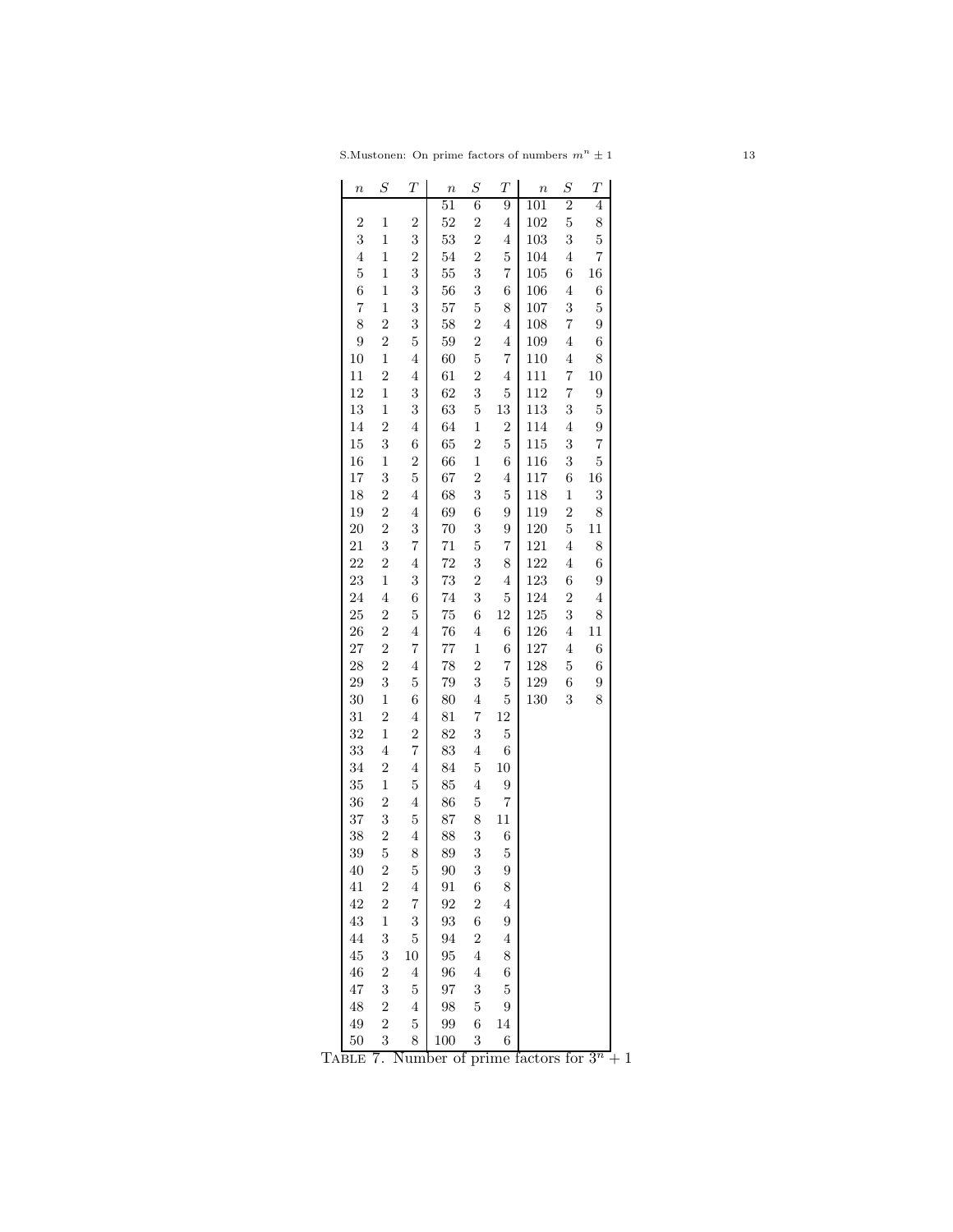|                  |                                  |                                  |                  |                                  | $\boldsymbol{T}$     |                  |                  | $\overline{T}$          |
|------------------|----------------------------------|----------------------------------|------------------|----------------------------------|----------------------|------------------|------------------|-------------------------|
| $\boldsymbol{n}$ | $\scriptstyle S$                 | $\boldsymbol{T}$                 | $\boldsymbol{n}$ | $\boldsymbol{S}$                 |                      | $\boldsymbol{n}$ | $\boldsymbol{S}$ |                         |
|                  |                                  |                                  | $^{51}$          | $\overline{5}$                   | 10                   | 101              | 1                | $\overline{3}$          |
| $\overline{c}$   | $\mathbf{1}$                     | $\overline{c}$                   | 52               | $\overline{4}$                   | $\overline{5}$       | 102              | 7                | 12                      |
| 3                | $\mathbf{1}$                     | 4                                | 53               | 3                                | $\overline{5}$       | 103              | $\mathbf{1}$     | 3                       |
| $\overline{4}$   | $\mathbf{1}$                     | $\overline{2}$                   | 54               | $\mathbf{1}$                     | 6                    | 104              | 5                | 8                       |
| $\overline{5}$   | $\mathbf{1}$                     | 3                                | 55               | $\overline{c}$<br>$\overline{4}$ | $\overline{7}$       | 105              | $\overline{5}$   | 18                      |
| 6                | $\overline{2}$                   | 3                                | 56               |                                  | 7                    | 106              | $\overline{2}$   | $\overline{\mathbf{4}}$ |
| $\overline{7}$   | $\overline{2}$<br>$\overline{2}$ | $\overline{4}$                   | 57               | 3                                | 9                    | 107              | $\overline{2}$   | $\overline{\mathbf{4}}$ |
| 8<br>9           |                                  | 3                                | 58               | $\mathbf{1}$<br>$\overline{4}$   | 3                    |                  |                  |                         |
|                  | $\mathbf{1}$<br>$\overline{2}$   | 6<br>$\overline{4}$              | 59               |                                  | 6                    |                  |                  |                         |
| 10               |                                  |                                  | 60               | $\overline{4}$                   | 6                    |                  |                  |                         |
| 11               | 3                                | $\overline{5}$                   | 61               | $\overline{4}$                   | 6                    |                  |                  |                         |
| 12               | $\overline{2}$                   | 3                                | 62               | $\overline{c}$                   | $\overline{4}$       |                  |                  |                         |
| 13               | $\overline{2}$                   | $\overline{4}$                   | 63               | 6                                | 16                   |                  |                  |                         |
| 14               | $\mathbf{1}$                     | 3                                | 64               | 3                                | $\overline{4}$       |                  |                  |                         |
| 15               | $\overline{2}$                   | $\overline{7}$                   | 65               | $\overline{4}$                   | 8                    |                  |                  |                         |
| 16               | $\overline{2}$                   | 3                                | 66               | $\overline{2}$                   | $\overline{7}$       |                  |                  |                         |
| 17               | $\overline{2}$                   | $\overline{4}$                   | 67               | $\mathbf{1}$                     | 3                    |                  |                  |                         |
| 18               | $\overline{2}$                   | $\overline{5}$                   | 68               | $\overline{5}$                   | $\overline{7}$       |                  |                  |                         |
| 19               | 3                                | $\overline{5}$                   | 69               | $\overline{4}$                   | 9                    |                  |                  |                         |
| 20               | $\overline{2}$                   | $\overline{4}$                   | 70               | 3                                | 7                    |                  |                  |                         |
| 21               | 3                                | 10                               | 71               | 3                                | $\overline{5}$       |                  |                  |                         |
| 22               | $\overline{2}$                   | $\overline{4}$                   | 72               | $\overline{2}$                   | 6                    |                  |                  |                         |
| 23               | $\overline{2}$                   | $\overline{4}$                   | 73               | 3                                | $\overline{5}$       |                  |                  |                         |
| 24               | $\mathbf{1}$                     | $\overline{4}$                   | 74               | 3                                | $\overline{5}$       |                  |                  |                         |
| 25               | $\overline{2}$                   | $\overline{5}$                   | 75               | $\overline{5}$                   | 13                   |                  |                  |                         |
| 26               | $\overline{2}$                   | $\overline{5}$                   | 76               | 3                                | $\overline{5}$       |                  |                  |                         |
| 27               | 3                                | 10                               | 77               | $\overline{2}$                   | 9                    |                  |                  |                         |
| 28               | $\mathbf{1}$                     | 3                                | 78               | $\overline{4}$                   | 10                   |                  |                  |                         |
| 29               | $\overline{2}$                   | $\overline{4}$                   | 79               | $\overline{4}$                   | 6                    |                  |                  |                         |
| 30               | 3                                | $\overline{7}$                   | 80               | $\overline{4}$                   | 6                    |                  |                  |                         |
| 31               | 3                                | $\overline{5}$                   | 81               | $\overline{5}$                   | 14                   |                  |                  |                         |
| 32               | 3                                | $\overline{4}$                   | 82               | $\overline{4}$                   | 6                    |                  |                  |                         |
| 33               | $\overline{4}$                   | 9                                | 83               | 3                                | $\overline{5}$       |                  |                  |                         |
| 34               | $\overline{4}$                   | 6                                | 84               | $\overline{4}$                   | $\overline{7}$       |                  |                  |                         |
| 35               | $\overline{2}$                   | 7                                | 85               | 6                                | 9                    |                  |                  |                         |
| 36               | 3                                | 6                                | 86               | 3                                | $\overline{5}$       |                  |                  |                         |
| 37               | 3                                | $\overline{5}$                   | 87               | $\overline{4}$                   | 9                    |                  |                  |                         |
| 38               | $\overline{2}$                   | $\overline{4}$                   | 88               | $\overline{4}$                   | 7                    |                  |                  |                         |
| 39               | $\overline{4}$                   | 8                                | 89               | 3                                | $\overline{5}$<br>12 |                  |                  |                         |
| 40               | $\overline{2}$                   | $\overline{5}$                   | 90               | 3                                |                      |                  |                  |                         |
| 41               | 4                                | $\,$ 6 $\,$                      | 91               | $\overline{c}$                   | 8                    |                  |                  |                         |
| 42               | 3                                | $\sqrt{6}$                       | 92               | $\overline{2}$                   | $\overline{4}$       |                  |                  |                         |
| 43               | $\overline{4}$                   | $\overline{6}$                   | 93               | $\overline{4}$                   | $10\,$               |                  |                  |                         |
| 44               | $\,1$                            | 3                                | 94               | $\overline{4}$                   | 6                    |                  |                  |                         |
| 45               | $\mathbf 1$                      | $10\,$                           | 95               | $\overline{4}$                   | 9                    |                  |                  |                         |
| 46               | $\,1$                            | 3                                | 96               | $\overline{4}$                   | $\overline{7}$       |                  |                  |                         |
| 47               | 3                                | $\overline{5}$                   | 97               | $\overline{5}$                   | $\overline{7}$       |                  |                  |                         |
| 48               | $\overline{4}$                   | $\overline{5}$                   | 98               | $\overline{4}$                   | $\overline{7}$       |                  |                  |                         |
| 49               | 3                                | $\overline{7}$<br>$\overline{7}$ | 99               | $\mathbf 1$                      | 12<br>8              |                  |                  |                         |
| 50               | 3                                |                                  | 100              | $\overline{4}$                   |                      |                  |                  |                         |

TABLE 8. Number of prime factors for  $5^n + 1$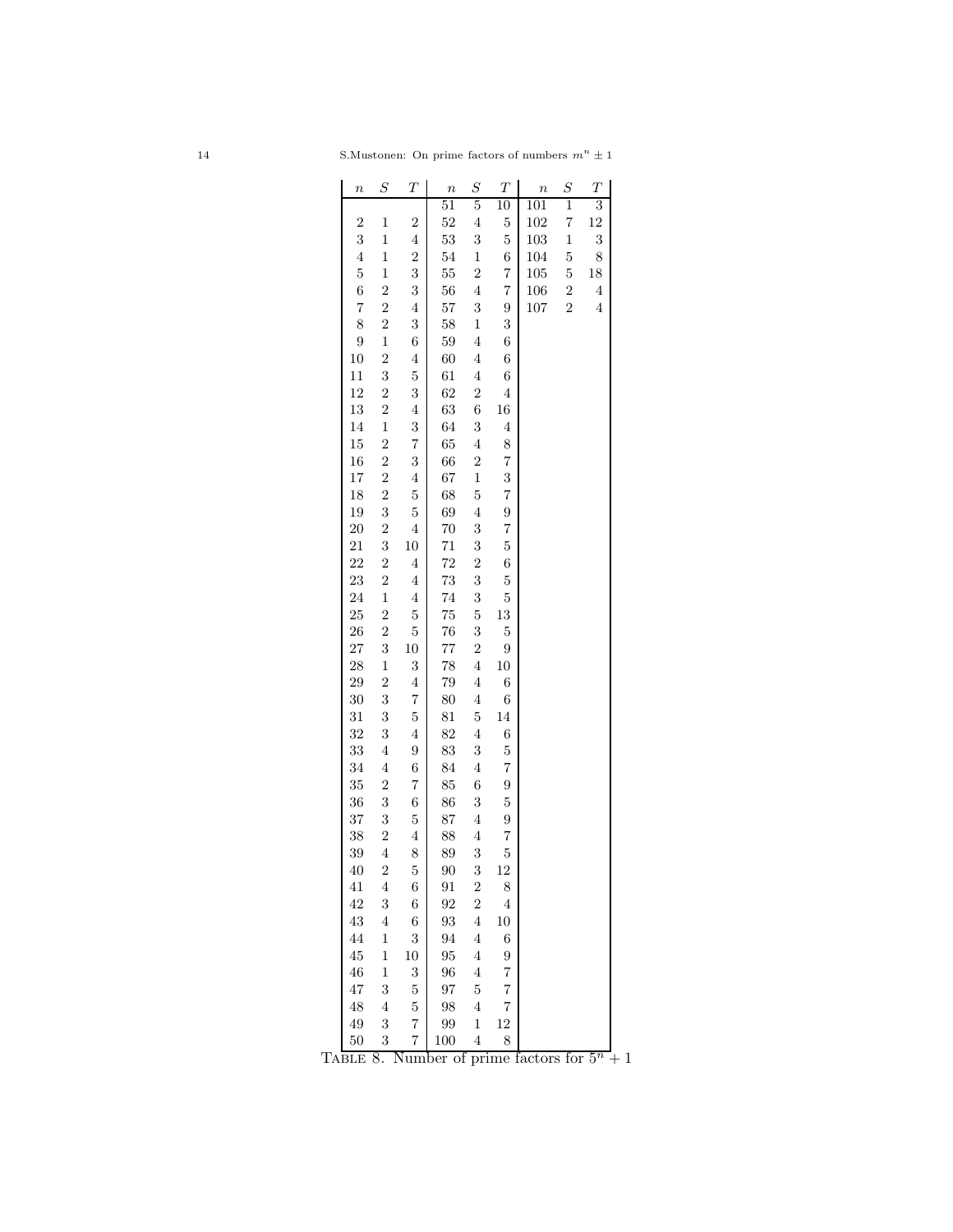| $\boldsymbol{n}$ | $\mathcal{S}_{0}^{(n)}$ | $\overline{T}$ | $\boldsymbol{n}$ | $\boldsymbol{S}$ | $\boldsymbol{T}$ |  |
|------------------|-------------------------|----------------|------------------|------------------|------------------|--|
|                  |                         |                | $\overline{51}$  | 6                | 8                |  |
| $\overline{2}$   | $\mathbf{1}$            | $\mathbf{1}$   | 52               | 3                | $\overline{4}$   |  |
| 3                | $\overline{2}$          | $\overline{2}$ | 53               | $\overline{4}$   | 5                |  |
| $\overline{4}$   | $\overline{1}$          | $\mathbf{1}$   | 54               | $\overline{5}$   | 10               |  |
| $\overline{5}$   | $\overline{2}$          | 3              | 55               | $\overline{4}$   | 8                |  |
| $\boldsymbol{6}$ | 3                       | 3              | 56               | $\overline{4}$   | 6                |  |
| $\overline{7}$   | $\overline{2}$          | $\overline{4}$ | 57               | 3                | $\overline{7}$   |  |
| 8                | $\overline{2}$          | $\overline{2}$ | 58               | $\overline{2}$   | 3                |  |
| 9                | $\mathbf{1}$            | 3              | 59               | $\mathbf{1}$     | $\overline{c}$   |  |
| 10               | $\overline{2}$          | 3              | 60               | 3                | 6                |  |
| 11               | $\mathbf{1}$            | $\overline{2}$ | 61               | $\overline{c}$   | 3                |  |
| 12               | $\overline{2}$          | $\overline{2}$ | 62               | $\mathbf{1}$     | $\overline{2}$   |  |
| 13               | 3                       | $\overline{4}$ | 63               | 3                | 10               |  |
| 14               | $\overline{2}$          | 3              | 64               | 3                | 3                |  |
| 15               | $\overline{2}$          | $\overline{5}$ | 65               | 3                | 8                |  |
|                  | 3                       | 3              |                  | 8                | 11               |  |
| 16               |                         |                | 66               |                  |                  |  |
| 17               | $\overline{2}$          | 3              | 67               | $\overline{4}$   | $\mathbf 5$      |  |
| 18               | $\overline{4}$          | 6              | 68               | $\overline{4}$   | $\overline{5}$   |  |
| 19               | $\overline{2}$          | 3              | 69               | $\overline{2}$   | 6                |  |
| 20               | $\overline{2}$          | 3              | 70               | $\overline{4}$   | $\overline{7}$   |  |
| 21               | $\mathbf{1}$            | 6              | 71               | 3                | $\overline{4}$   |  |
| 22               | 3                       | $\overline{4}$ | 72               | $\mathbf{1}$     | $\overline{5}$   |  |
| 23               | $\overline{c}$          | 3              | 73               | $\overline{5}$   | 6                |  |
| 24               | $\overline{2}$          | $\overline{4}$ | 74               | 3                | $\overline{5}$   |  |
| 25               | $\overline{2}$          | $\overline{4}$ | 75               | $\overline{5}$   | 10               |  |
| 26               | 3                       | $\overline{4}$ | 76               | $\overline{4}$   | $\overline{5}$   |  |
| 27               | 3                       | $\overline{5}$ | 77               | $\mathbf{1}$     | 6                |  |
| 28               | $\overline{4}$          | $\overline{5}$ | 78               | $\overline{7}$   | 11               |  |
| 29               | 3                       | $\overline{4}$ | 79               | $\overline{5}$   | 6                |  |
| 30               | 6                       | 9              | 80               | 3                | 6                |  |
| 31               | $\mathbf{1}$            | $\overline{2}$ | 81               | 3                | 8                |  |
| 32               | 3                       | 3              | 82               | 3                | $\overline{4}$   |  |
| 33               | $\overline{4}$          | 6              | 83               | $\overline{4}$   | $\overline{5}$   |  |
| 34               | $\overline{2}$          | 3              | 84               | $\overline{5}$   | 8                |  |
| 35               | 5                       | 11             | 85               | 3                | 8                |  |
| 36               | 5                       | 5              | 86               | $\overline{4}$   | 5                |  |
| 37               | 3                       | $\overline{4}$ | 87               | $\overline{7}$   | 11               |  |
| 38               | $\overline{2}$          | 3              | 88               | $\overline{2}$   | $\overline{4}$   |  |
| 39               | 5                       | 9              | 89               | $\overline{2}$   | 3                |  |
| 40               | $\overline{4}$          | $\mathbf 5$    | 90               | $\overline{7}$   | 16               |  |
| 41               | 3                       | 4              | 91               | $\overline{5}$   | 12               |  |
| 42               | $\overline{4}$          | 7              | 92               | 3                | $\overline{4}$   |  |
| 43               | $\mathbf{1}$            | $\overline{2}$ | 93               | $\overline{2}$   | 5                |  |
| 44               | $\overline{2}$          | 3              | 94               | $\overline{4}$   | 5                |  |
| 45               | $\overline{2}$          | $\overline{7}$ | 95               | $\overline{5}$   | 10               |  |
| 46               | $\overline{4}$          | $\overline{5}$ | 96               | $\overline{2}$   | 4                |  |
| 47               | $\mathbf{1}$            | $\overline{2}$ | 97               | 3                | $\overline{4}$   |  |
| 48               | 5                       | 7              | 98               | $\overline{2}$   | $\overline{5}$   |  |
| 49               | 3                       | 7              | 99               | $\overline{4}$   | 10               |  |
| 50               | 3                       | 6              | 100              | 6                | 8                |  |

TABLE 9. Number of prime factors for  $6^n + 1$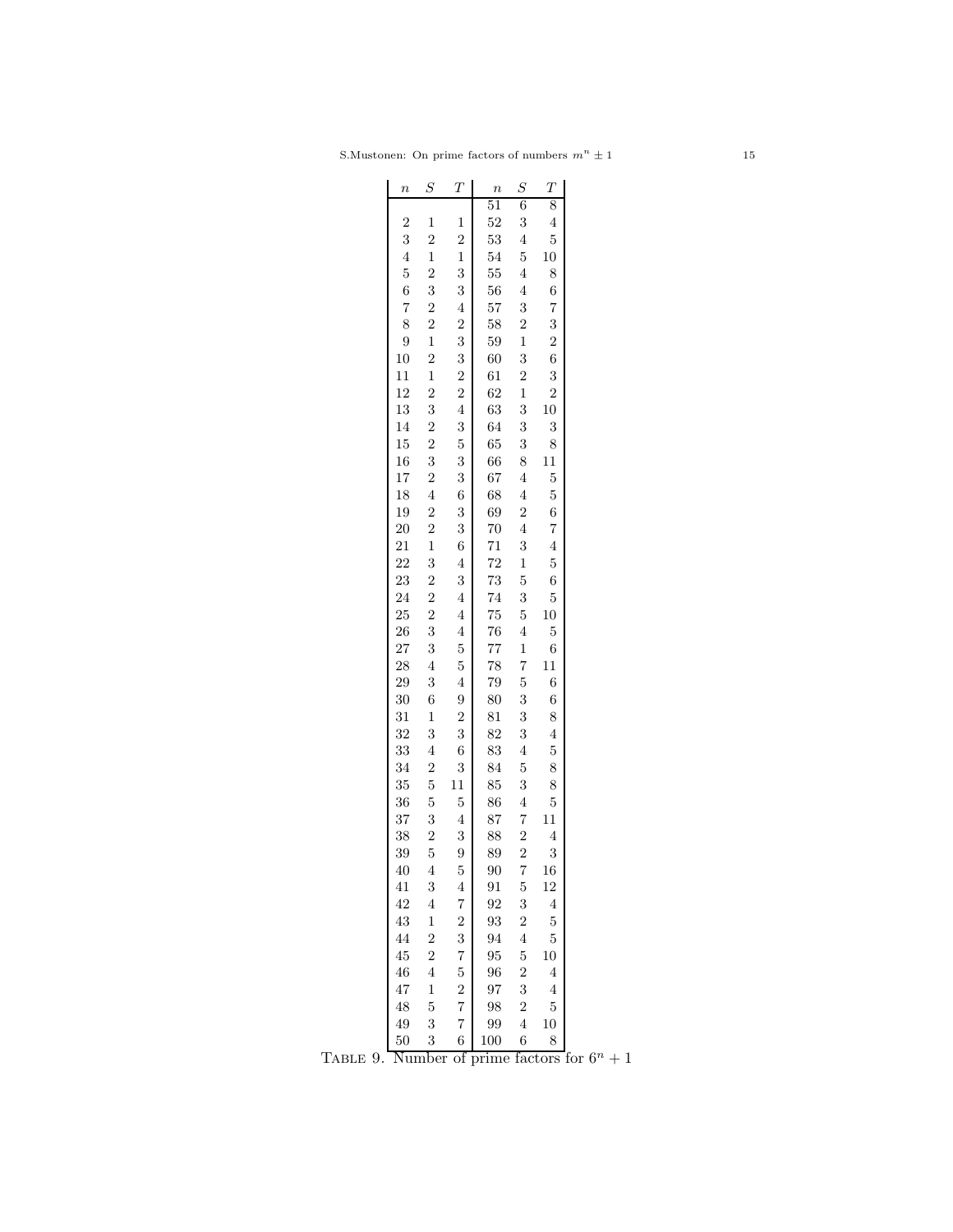| $\boldsymbol{n}$ | $\scriptstyle S$                 | Т              | $\boldsymbol{n}$ | $\boldsymbol{S}$ | $\boldsymbol{T}$ |  |
|------------------|----------------------------------|----------------|------------------|------------------|------------------|--|
|                  |                                  |                | 51               | $\overline{4}$   | 8                |  |
| $\overline{2}$   | $\overline{2}$                   | 3              | 52               | 3                | 5                |  |
| 3                | $\mathbf{1}$                     | $\overline{4}$ | 53               | $\overline{4}$   | 7                |  |
| $\overline{4}$   | $\mathbf{1}$                     | $\overline{c}$ | 54               | 3                | 9                |  |
| $\overline{5}$   | $\overline{2}$                   | $\overline{5}$ | 55               | 6                | 13               |  |
| 6                | $\overline{2}$                   | $\overline{5}$ | 56               | $\overline{5}$   | 8                |  |
| $\overline{7}$   | $\overline{2}$                   | $\overline{5}$ | 57               | $\overline{5}$   | 9                |  |
| 8                | $\overline{2}$                   | 3              | 58               | $\overline{4}$   | 7                |  |
| 9                | $\mathbf{1}$                     | 5              | 59               | $\overline{4}$   | $\overline{7}$   |  |
| 10               | $\overline{2}$                   | 6              | 60               | 3                | 9                |  |
| 11               | $\overline{2}$                   | $\overline{5}$ | 61               | $\mathbf{1}$     | $\overline{4}$   |  |
| 12               | $\overline{4}$                   | $\overline{5}$ | 62               | 3                | 6                |  |
| 13               | $\overline{c}$                   | $\overline{5}$ | 63               | 8                | 14               |  |
| 14               | $\mathbf{1}$                     | $\overline{4}$ | 64               | 3                | $\overline{4}$   |  |
| 15               | $\mathbf{1}$                     | $\overline{7}$ | 65               | $\overline{2}$   | 9                |  |
|                  |                                  |                |                  |                  |                  |  |
| 16               | $\overline{2}$<br>$\overline{1}$ | 3              | 66               | $\overline{5}$   | 12               |  |
| 17               |                                  | $\overline{4}$ | 67               | 3                | 6                |  |
| 18               | $\overline{2}$                   | 6              | 68               | 3                | 5                |  |
| 19               | $\overline{2}$                   | $\overline{5}$ | 69               | $\overline{4}$   | 8                |  |
| 20               | 3                                | $\overline{4}$ | 70               | $\overline{4}$   | 10               |  |
| 21               | 3                                | 8              | 71               | $\overline{2}$   | $\overline{5}$   |  |
| 22               | 3                                | 6              | 72               | $\overline{5}$   | 9                |  |
| 23               | $\mathbf{1}$                     | $\overline{4}$ | 73               | 3                | 6                |  |
| 24               | $\mathbf 1$                      | $\overline{4}$ | 74               | $\mathbf{1}$     | $\overline{4}$   |  |
| 25               | $\mathbf{1}$                     | 6              | 75               | $\overline{5}$   | 11               |  |
| 26               | $\overline{2}$                   | 5              | 76               | $\overline{5}$   | $\overline{7}$   |  |
| 27               | $\mathbf{1}$                     | 6              | 77               | $\overline{5}$   | 12               |  |
| 28               | $\overline{4}$                   | 6              | 78               | $\overline{4}$   | 10               |  |
| 29               | $\mathbf{1}$                     | $\overline{4}$ | 79               | $\overline{4}$   | 7                |  |
| 30               | $\overline{4}$                   | 10             | 80               | 3                | 6                |  |
| 31               | 3                                | 6              | 81               | $\overline{4}$   | 10               |  |
| 32               | 3                                | $\overline{4}$ | 82               | 3                | 6                |  |
| 33               | $\overline{2}$                   | 8              | 83               | $\overline{2}$   | $\overline{5}$   |  |
| 34               | 3                                | 6              | 84               | $\overline{5}$   | 12               |  |
| 35               | 5                                | 11             | 85               | 3                | 8                |  |
| 36               | $\overline{4}$                   | 8              | 86               | 3                | 6                |  |
| 37               | $\overline{2}$                   | $\overline{5}$ | 87               | $\overline{4}$   | 8                |  |
| 38               | $\mathbf{1}$                     | $\overline{4}$ | 88               | $\overline{2}$   | 5                |  |
| 39               | 3                                | 9              | 89               | $\overline{5}$   | 8                |  |
| 40               | 3                                | 6              | 90               | 4                | 14               |  |
| 41               | 4                                | 7              | 91               | $\overline{5}$   | 11               |  |
| 42               | $\overline{2}$                   | 7              | 92               | $\overline{4}$   | 6                |  |
| 43               | 7                                | 10             | 93               | $\overline{5}$   | 9                |  |
| 44               | 3                                | $\overline{5}$ | 94               | 3                | 6                |  |
| 45               | $\overline{4}$                   | 12             | 95               | 6                | 11               |  |
| 46               | 4                                | $\overline{7}$ | 96               | $\overline{6}$   | 9                |  |
| 47               | $\mathbf 1$                      | $\overline{4}$ | 97               | 3                | 6                |  |
| 48               | 3                                | 6              | 98               | $\overline{5}$   | 8                |  |
| 49               | 7                                | 12             | 99               | 3                | 12               |  |
| 50               | $\overline{4}$                   | 11             | 100              | 3                | 6                |  |

TABLE 10. Number of prime factors for  $7^n + 1$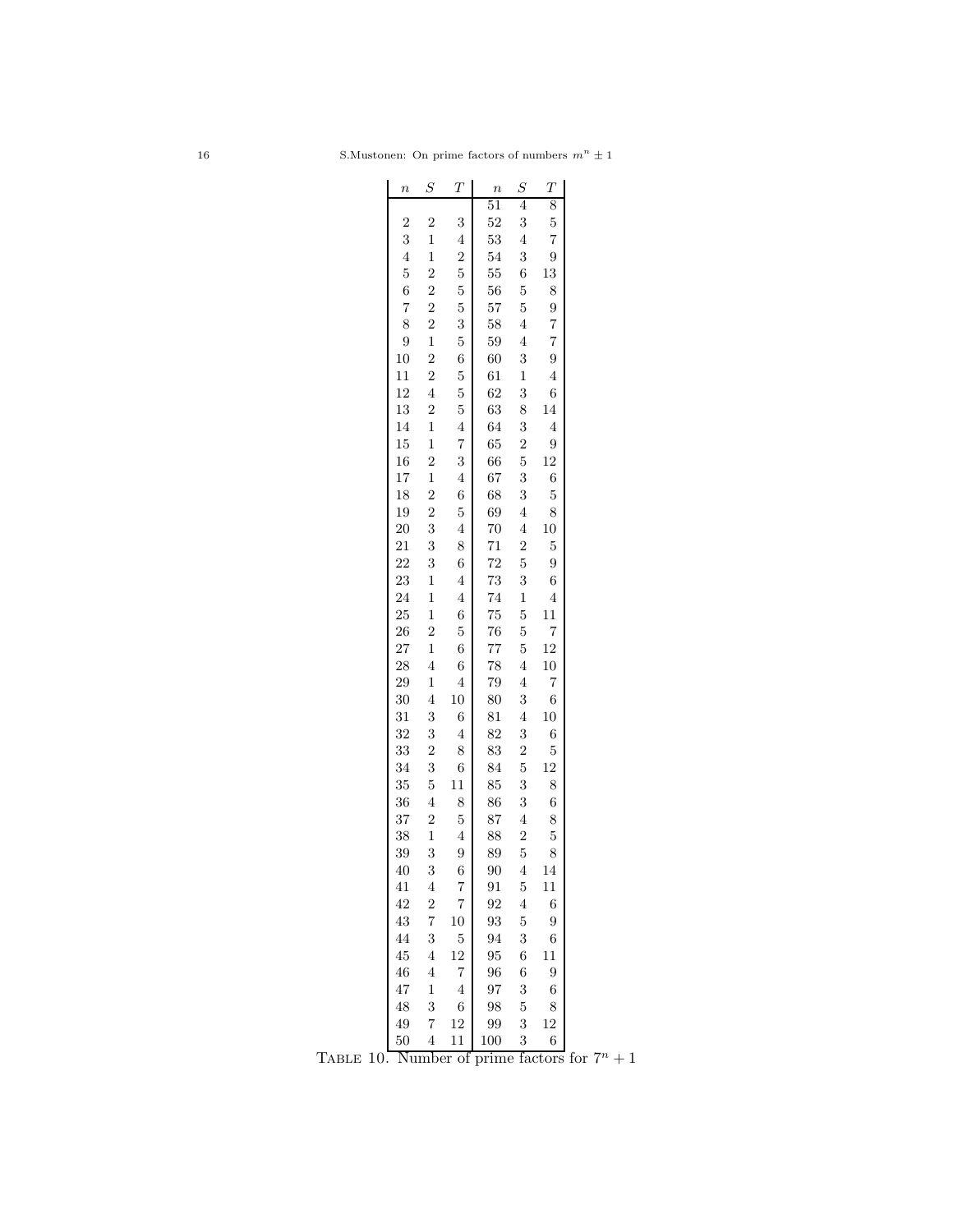| $\boldsymbol{m}$ | $(m^5-1)/(m-1)$ 11                          |    | $11^{2}$ | 31             | 41 |
|------------------|---------------------------------------------|----|----------|----------------|----|
| $\overline{2}$   | 31                                          |    |          | $\overline{2}$ |    |
| 3                | $11^{2}$                                    | 3  | 3        |                |    |
| 4                | $11 * 31$                                   | 4  |          | $\overline{4}$ |    |
| 5<br>6           | $11 * 71$<br>$5 * 311$                      | 5  |          |                |    |
| 7                | 2801                                        |    |          |                |    |
| 8                | $31 * 151$                                  |    |          | 8              |    |
| 9                | $11^2 * 61$                                 | 9  | 9        |                |    |
| 10               | $41 * 271$                                  |    |          |                | 10 |
| 11               | $5 * 3221$                                  |    |          |                |    |
| 12               | 22621                                       |    |          |                |    |
| 13               | 30941                                       |    |          |                |    |
| 14               | $11 * 3761$                                 | 14 |          |                |    |
| 15<br>16         | $11*4931$<br>$5 * 11 * 31 * 41$             | 15 |          | 16             |    |
| 17               | 88741                                       | 16 |          |                | 16 |
| 18               | $41 * 2711$                                 |    |          |                | 18 |
| 19               | $151 * 911$                                 |    |          |                |    |
| 20               | $11 * 61 * 251$                             | 20 |          |                |    |
| 21               | $5 * 40841$                                 |    |          |                |    |
| 22               | 245411                                      |    |          |                |    |
| 23               | 292561                                      |    |          |                |    |
| 24<br>25         | 346201<br>$11 * 71 * 521$                   | 25 |          |                |    |
| 26               | $5 * 11 * 8641$                             | 26 |          |                |    |
| 27               | $11^2 * 4561$                               | 27 | 27       |                |    |
| 28               | 637421                                      |    |          |                |    |
| 29               | 732541                                      |    |          |                |    |
| 30               | 837931                                      |    |          |                |    |
| 31               | $5 * 11 * 17351$                            | 31 |          |                |    |
| 32               | $601 * 1801$                                |    |          |                |    |
| 33               | $31 * 39451$                                |    |          | 33             |    |
| 34<br>35         | $61 * 22571$<br>$31 * 49831$                | 35 |          | 35             |    |
| 36               | $5 * 11 * 101 * 311$                        | 36 |          |                |    |
| 37               | $11 * 41 * 4271$                            | 37 |          |                | 37 |
| 38               | $11*194681$                                 |    |          |                |    |
| 39               | $31 * 191 * 401$                            |    |          | 39             |    |
| 40               | 2625641                                     |    |          |                |    |
| 41               | $5 * 579281$                                |    |          |                |    |
| 42               | $11 * 181 * 1601$                           | 42 |          |                |    |
| 43<br>44         | 3500201<br>3835261                          |    |          |                |    |
| 45               | $1471 * 2851$                               |    |          |                |    |
| 46               | $5 * 915391$                                |    |          |                |    |
| 47               | $11 * 31 * 14621$                           | 47 |          | 47             |    |
| 48               | $11 * 541 * 911$                            | 48 |          |                |    |
| 49               | $11 * 191 * 2801$                           | 49 |          |                |    |
| 50               | 6377551                                     |    |          |                |    |
| 51               | $5 * 41^2 * 821$                            |    |          |                | 51 |
| 52<br>53         | $311 * 23971$<br>$11 * 131 * 5581$          | 53 |          |                |    |
| 54               | $71 * 122021$                               |    |          |                |    |
| 55               | $211 * 44171$                               |    |          |                |    |
| 56               | $5 * 2002661$                               |    |          |                |    |
| 57               | $41 * 71 * 3691$                            |    |          |                | 57 |
| 58               | $11 * 61 * 131^2$                           | 58 |          |                |    |
| 59               | $11 * 41 * 151 * 181$                       | 59 |          |                | 59 |
| 60               | $11*1198151$                                | 60 |          |                |    |
| 61<br>62         | $5 * 131 * 21491$                           |    |          |                |    |
| 63               | 15018571<br>16007041                        |    |          |                |    |
| 64               | $11 * 31 * 151 * 331$                       | 64 |          | 64             |    |
| 65               | $971 * 18671$                               |    |          |                |    |
| 66               | $5 * 31 * 124301$                           |    |          | 66             |    |
| 67               | $761 * 26881$                               |    |          |                |    |
| 68               | 21700501                                    |    |          |                |    |
| 69               | $11 * 2090951$                              | 69 |          |                |    |
| 70               | $11 * 31 * 61 * 1171$                       | 70 |          | 70             |    |
|                  | TABLE 11. Factorizations of $(m^5-1)/(m-1)$ |    |          |                |    |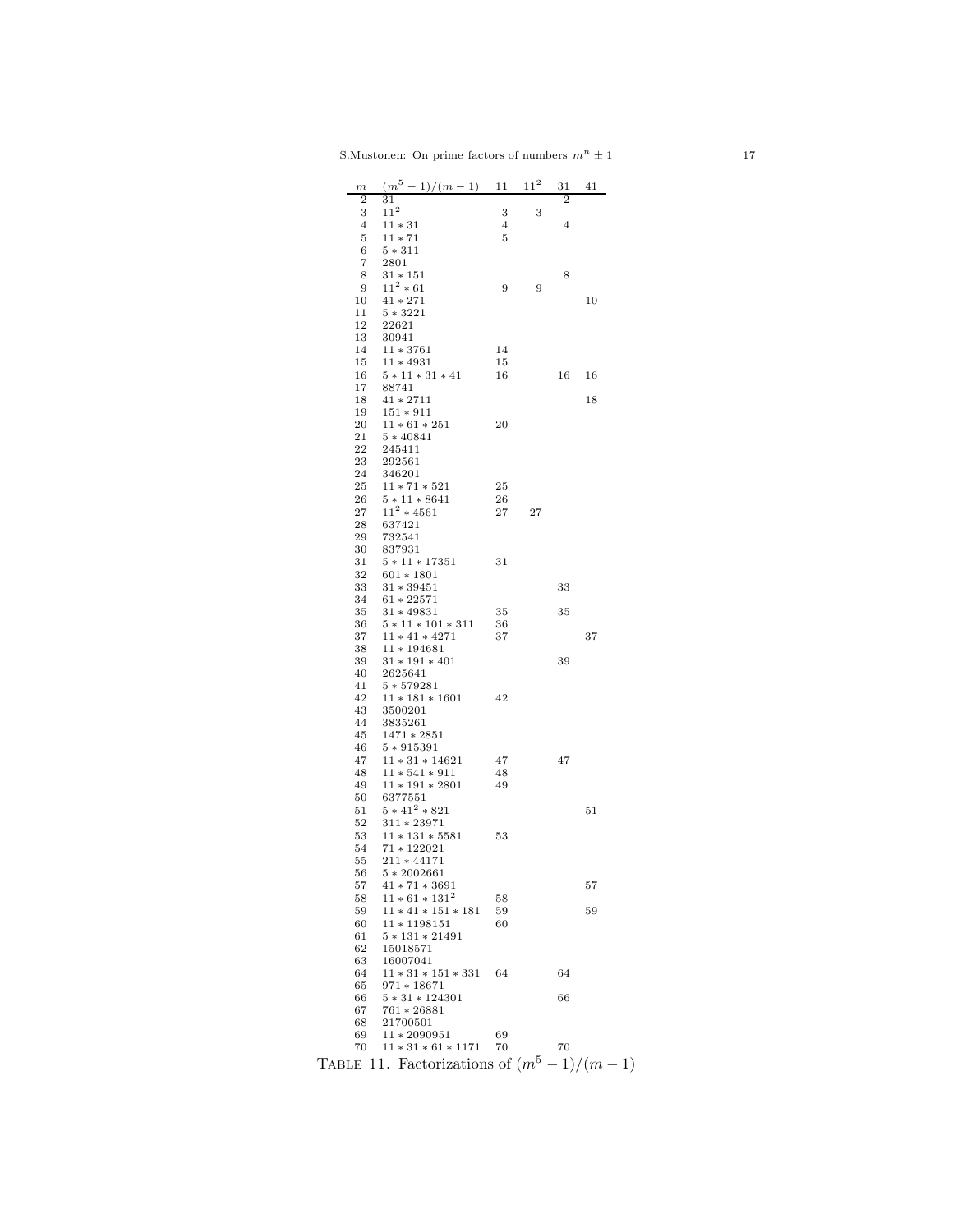| $\boldsymbol{m}$ | $(m^5-1)/(m-1)$ 11 11 <sup>2</sup>          |     |     | 31  | 41  |
|------------------|---------------------------------------------|-----|-----|-----|-----|
| 71               | $5 * \overline{11 * 211 * 2221}$            | 71  |     |     |     |
| 72               | $401 * 67961$                               |     |     |     |     |
| 73               | 28792661                                    |     |     |     |     |
| 74               | 30397351                                    |     |     |     |     |
|                  |                                             |     |     |     |     |
| 75               | $11 * 1381 * 2111$                          | 75  |     |     |     |
| 76               | $5 * 71 * 95231$                            |     |     |     |     |
| 77               | 35615581                                    |     |     |     |     |
| 78               | $31 * 41 * 29501$                           |     |     | 78  | 78  |
| 79               | 39449441                                    |     |     |     |     |
| 80               | $11 * 751 * 5021$                           | 80  |     |     |     |
| 81               | $5 * 11^2 * 61 * 1181$                      |     |     |     |     |
|                  |                                             | 81  | 81  |     |     |
| 82               | $11*4160941$                                | 82  |     |     |     |
| 83               | 48037081                                    |     |     |     |     |
| 84               | $101 * 498881$                              |     |     |     |     |
| 85               | 52822061                                    |     |     |     |     |
| 86               | $5 * 11 * 281 * 3581$                       | 86  |     |     |     |
| 87               | $101 * 241 * 2381$                          |     |     |     |     |
| 88               | $461 * 131581$                              |     |     |     |     |
|                  |                                             |     |     |     |     |
| 89               | $131 * 691 * 701$                           |     |     |     |     |
| 90               | $281 * 236111$                              |     |     |     |     |
| 91               | $5 * 11 * 241 * 5231$                       | 91  |     |     |     |
| 92               | $11 * 41 * 160591$                          | 92  |     |     | 92  |
| 93               | $11 * 1091 * 6301$                          | 93  |     |     |     |
| 94               | 78914411                                    |     |     |     |     |
| 95               | $31 * 61 * 101 * 431$                       |     |     | 95  |     |
| 96               |                                             |     |     |     |     |
|                  | $5 * 71 * 241771$                           |     |     |     |     |
| 97               | $11 * 31 * 262321$                          | 97  |     | 97  |     |
| 98               | $41 * 241 * 9431$                           |     |     |     | 98  |
| 99               | 97039801                                    |     |     |     |     |
| 100              | $41 * 271 * 9091$                           |     |     |     | 100 |
| 101              | $5 * 31 * 491 * 1381$                       |     |     | 101 |     |
| 102              | $11 * 1531 * 6491$                          | 102 |     |     |     |
| 103              | $11*10332211$                               |     |     |     |     |
|                  |                                             | 103 |     |     |     |
| 104              | $11 * 521 * 20611$                          | 104 |     |     |     |
| 105              | $1201 * 102181$                             |     |     |     |     |
| 106              | $5 * 571 * 44641$                           |     |     |     |     |
| 107              | $211 * 627091$                              |     |     |     |     |
| 108              | $11 * 12483671$                             | 108 |     |     |     |
| 109              | $31 * 191 * 24061$                          |     |     | 109 |     |
| 110              | 147753211                                   |     |     |     |     |
|                  |                                             |     |     |     |     |
| 111              | $5 * 30637421$                              |     |     |     |     |
| 112              | $5351 * 29671$                              |     |     |     |     |
| 113              | $11 * 251 * 59581$                          | 113 |     |     |     |
| 114              | $11 * 461 * 33601$                          | 114 |     |     |     |
| 115              | $11 * 16039531$                             | 115 |     |     |     |
| 116              | $5 * 431 * 84751$                           |     |     |     |     |
| 117              | 189004141                                   |     |     |     |     |
|                  |                                             |     |     |     |     |
| 118              | 195534851                                   |     |     |     |     |
| 119              | $11 * 41 * 61 * 7351$ 119                   |     |     |     | 119 |
| 120              | 209102521                                   |     |     |     |     |
| 121              | $5 * 3221 * 13421$                          |     |     |     |     |
| 122              | 223364311                                   |     |     |     |     |
| 123              | $1831 * 126031$                             |     |     |     |     |
| 124              | $11^3 * 331 * 541$                          | 124 | 124 |     |     |
|                  | $125 \quad 11 * 71 * 181 * 1741$            | 125 |     |     |     |
|                  |                                             |     |     |     |     |
| 126              | $5 * 11 * 31 * 149011$                      | 126 |     | 126 |     |
| 127              | 262209281                                   |     |     |     |     |
| 128              | $31 * 71 * 122921$                          |     |     | 128 |     |
| 129              | 279086341                                   |     |     |     |     |
| 130              | $11^2 * 2378711$                            | 130 | 130 |     |     |
| 131              | $5 * 61 * 973001$                           |     |     |     |     |
| 132              | $31 * 691 * 14281$                          |     |     | 132 |     |
|                  |                                             |     |     |     |     |
| 133              | $41 * 1321 * 5821$                          |     |     |     | 133 |
| 134              | 324842131                                   |     |     |     |     |
| 135              | $11 * 181 * 168071$                         | 135 |     |     |     |
| 136              | $5 * 11 * 1481 * 4231$                      | 136 |     |     |     |
| 137              | $11 * 101 * 319411$                         | 137 |     |     |     |
| 138              | $821 * 444971$                              |     |     |     |     |
| 139              | $41 * 9170881$                              |     |     |     | 139 |
|                  | $31 * 541 * 23071$                          |     |     |     |     |
| 140              |                                             |     |     | 140 |     |
|                  | TABLE 12. Factorizations of $(m^5-1)/(m-1)$ |     |     |     |     |